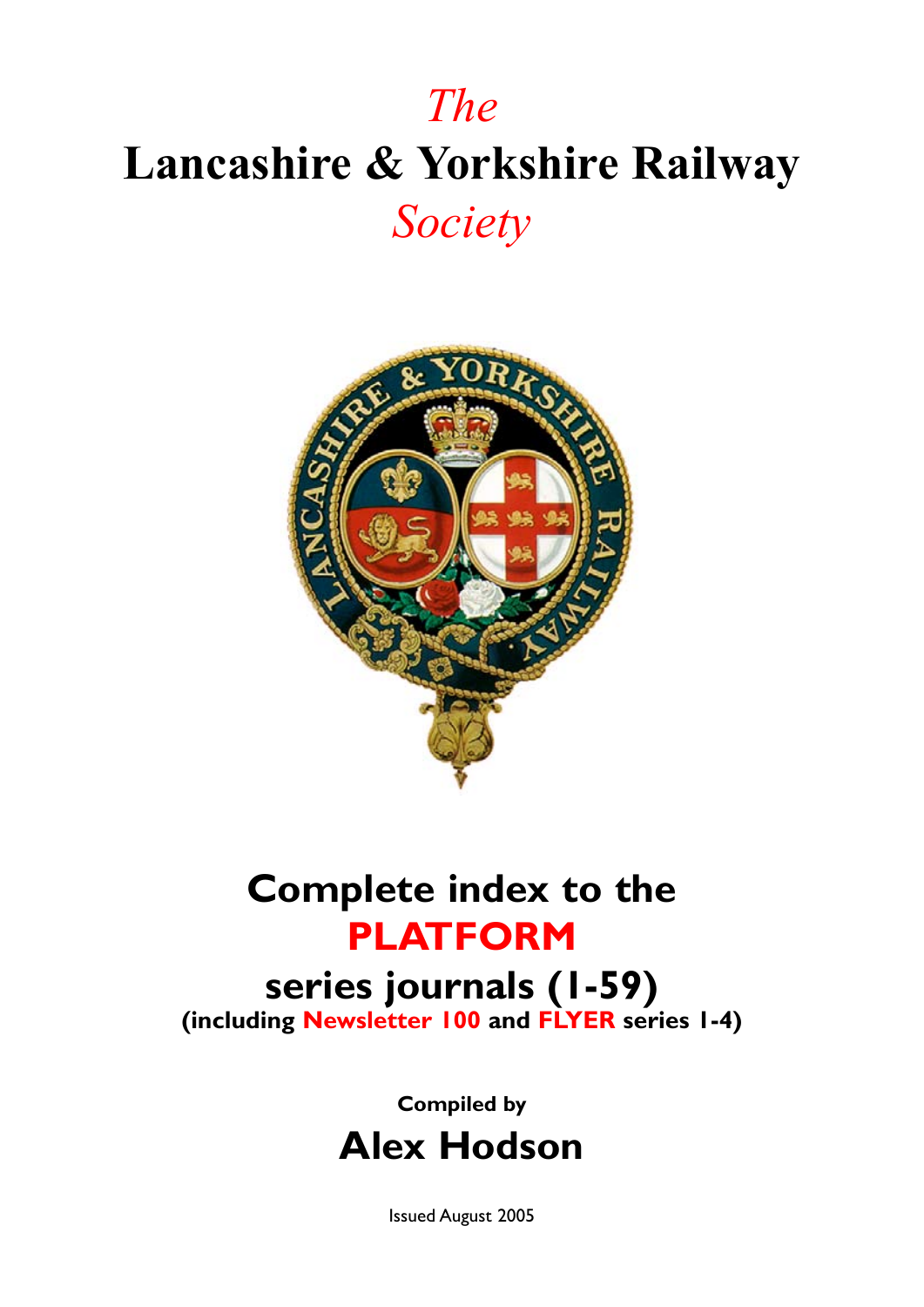## *The* **Lancashire & Yorkshire Railway** *Society*

Registered Charity No. 1098492



#### **Our Purpose**

The Lancashire & Yorkshire Railway Society is devoted to the dissemination of information about the Lancashire & Yorkshire Railway throughout its 75 years of existence and beyond. The Society has established an ongoing permanent record of its findings through its publications, which are widely available from the website, exhibition stands and specialist booksellers. It works closely with the National Railway Museum, the Greater Manchester County Record Office and other relevant bodies to ensure that original artifacts, records and other materials are professionally preserved and made accessible to all.

> Ken Carter Membership Officer 11 Waveney Close Arnold Nottingham NG5 6QH

Tel/Fax: 0115 926 6562 e.mail: membership.officer@lyrs.org.uk

**www.lyrs.org.uk**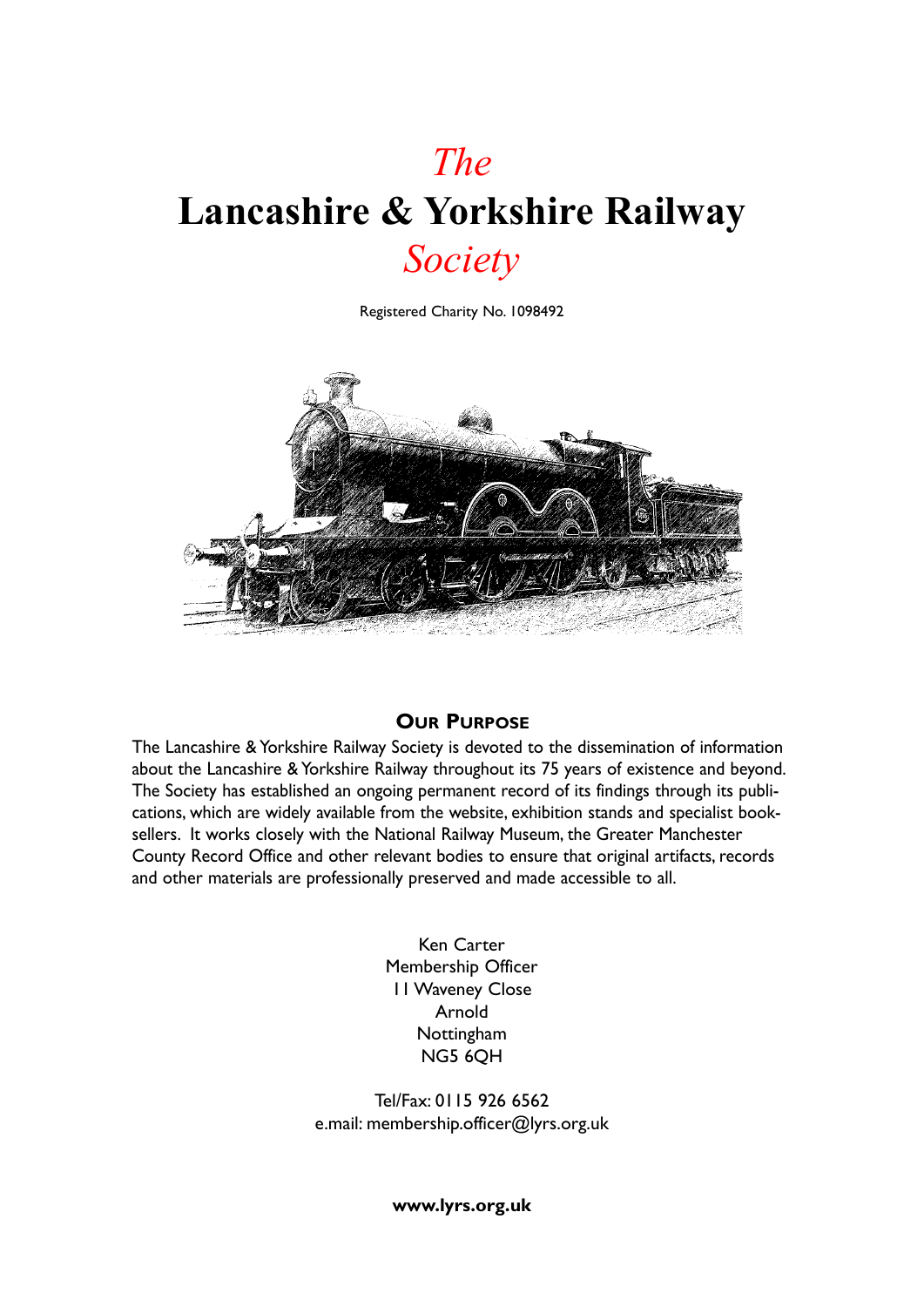#### **General Index for Newsletter 100, Platform 1-59 and Flyer 1-4**

- D indicates a Diagram/Drawing
- P&N indicates Photograph and Notes
- N.C indicates Not Credited
- i.f.c. indicates Inside Front Cover
- O.S indicates Ordnance Survey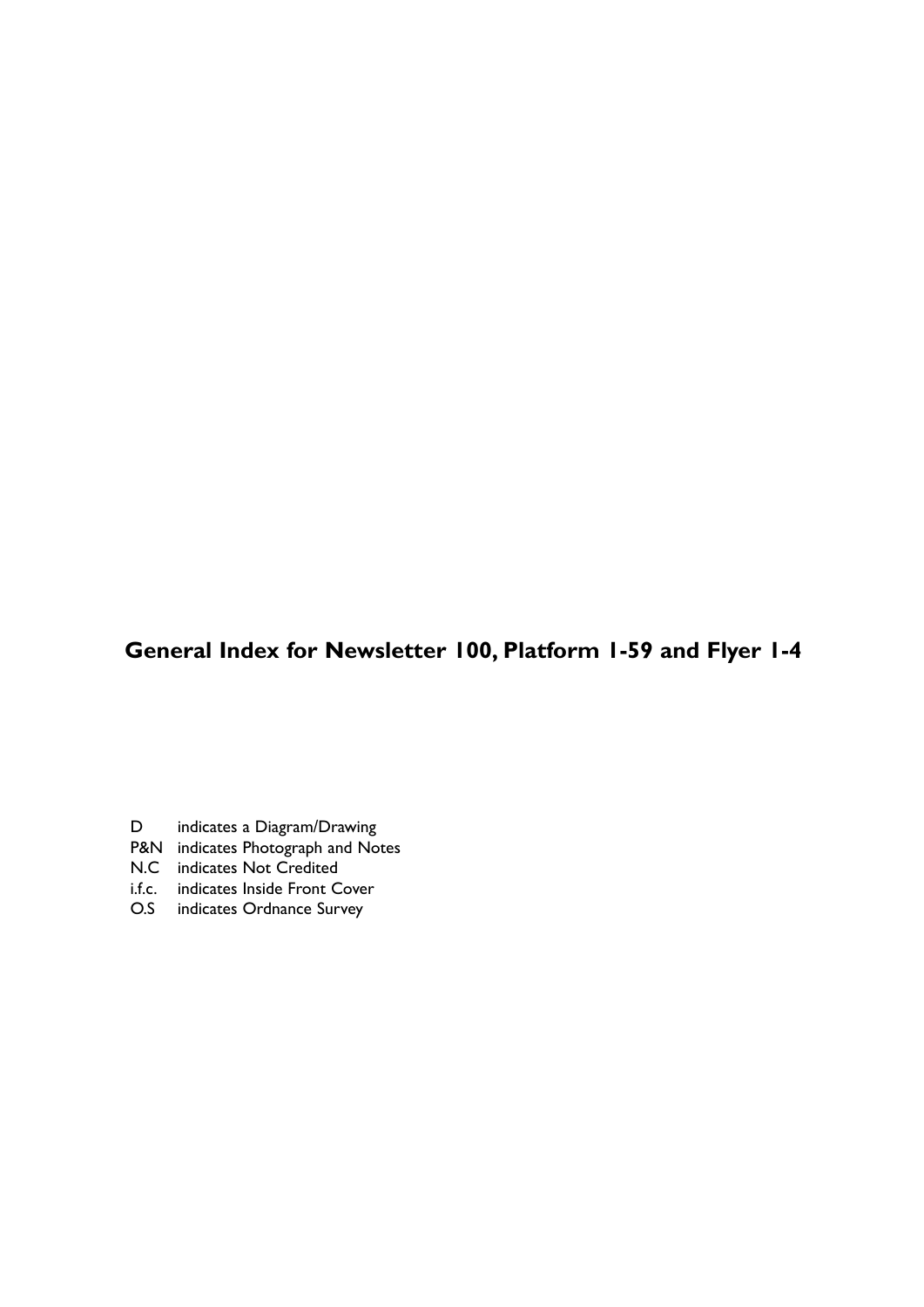**A**

| 1008 And All That                             | 3               | 24              | E. Mason (SLS Journal)            |
|-----------------------------------------------|-----------------|-----------------|-----------------------------------|
| 1008 And All That                             | 4               | ı               | E. Mason (SLS Journal)            |
| 1008 and All That                             | 50              | 32              | E. Mason (SLS Journal)            |
| 2-4-2 Varieties                               | 55              | 2               | B.C. Lane                         |
| Accidents                                     | $\overline{13}$ | $\mathbf{I}$    | B.C. Lane, N.G. Coates, G. Pember |
| <b>Accidents Galore</b>                       | 40              | 21              | T. Wray                           |
| Accident at Helmshore, 1860                   | 45              | 8               | A.O. Ormerod                      |
| Accident at Maghull                           | 41              | 2               | T. Wray                           |
| Accident at Manchester Victoria               | 43              | 18              | R. Mellor                         |
| Accident at Preston Junction                  | 12              | 21              | R.W. Rush                         |
| Accident reports in 1912. B.o.T.              | 42              | 10              | J. Wells                          |
| Accident and Safety, from the archive         | 48              | П               | J. Wells                          |
| Accident, Smithy Bridge, 1915                 | 38              | 29              | J. Wells                          |
| Accident Wardleworth, 1932                    | 37              | 7               | J. Wells                          |
| Accident Welshampton                          | 47              | $\overline{14}$ | N.C.                              |
| Accrington                                    | 3               | 10              | N.C.                              |
| Accrington, Chaos at                          | 53              | 33              | T. Wray                           |
| Accrington engine shed                        | 31              | $\overline{2}$  | N.C.                              |
| Addison and Gardner, a tale of two engines    | 43              | $\overline{2}$  | <b>B.</b> Barker                  |
| Aero steam engines and the L&YR               | $\overline{10}$ | 16              | B.C. Lane                         |
| Archives, from our                            | 38              | 32              | N.G. Coates                       |
| Advertising Kiosk, Manchester Victoria        | 44              | 26              | Railway News 2-10-1909            |
| Aero steam engines and the L&YR               | 10              | 16              | B.C. Lane                         |
|                                               | $\overline{14}$ | 23              | N.C.                              |
| Aintree engine shed (P&N)                     | 20              | 28              | R.W. Rush                         |
| Aintree race trains                           | 49              |                 |                                   |
| Aintree Sefton Arms (P&N)                     |                 | 20              | N.C.                              |
| Alterations at Miles Platting                 | 42              | 18              | Railway News 22-6-1889            |
| Altercation at Penistone                      | 29              | 22              | A. Earnshaw, Dr.                  |
| Ambulance Trains, The making of the first     | F4              | 23              | B.C. Lane                         |
| Ambulance train, part I                       | 7               | 16              | J.B. Hodgson                      |
| Ambulance train, part 2                       | 8               | I.              | J.B. Hodgson                      |
| Aspinall J A F                                | 43              | 24              | N.C.                              |
| Aspinall J A F, Tool Chest                    | 52              | 2               | M. Gibbs. Prof.                   |
| Aspinall standard goods '1300'                | 9               | T               | B.C. Lane                         |
| Aspinall A class at Halifax. (P&N)            | 35              | 16              | N.C.                              |
| Aspinall 4-4-0 7'3", Flyer                    | 46              | 2               | P.C. Preistley                    |
| Aspinall 4-4-2, a portrait                    | 3               | 6               | B.C. Lane                         |
| Aspinall Cab, (P&N)                           | 7               | 14              | N.C.                              |
| Aspinall's 9' wide 6 wheeled tenders          | 42              | $\overline{2}$  | J.B. Hodgson                      |
| Aspinall Tenders, Nine foot wide              | 43              | 8               | J.B. Hodgson                      |
| Atlantic No. 1400 (PN)                        | П               | 14              | B.C. Lane                         |
| Atlantics                                     | П               | 16              | E. Mason                          |
| Atlantics                                     | 12              | -1              | B.C. Lane                         |
| Atlantics                                     | 34              | 28              | N. Coates                         |
| Atlantics, The                                | 50              | 34              | B.C. Lane                         |
| Attock's 4 wheeled break vans                 | 25              | 5               | N.G. Coates                       |
| Attock's 4 wheeled break vans, the Prequel    | 26              | $\mathbf{I}$    | N.G. Coates                       |
| Attock's carriage design                      | 13              | 26              | B.C. Lane                         |
| Automatic signalling experiment               | 31              | П               | T. Wray                           |
| Axholme Joint Railway                         | $\overline{2}$  | 10              | D.R. Steggles                     |
|                                               |                 |                 |                                   |
| в                                             |                 |                 |                                   |
| Bacup, bang road                              | 46              | 24              | F. Collinge                       |
| Bacup Engine shed                             | 51              | $\overline{2}$  | T. Wray                           |
| Bacup Engine shed, errata                     | 52              | 40              | T. Wray                           |
| Bad Friday at Huddersfield                    | 24              | 8               | A. Earnshaw, Dr.                  |
| Bamber Bridge                                 | 32              | 5               | F. Elliot & D. Richardson         |
| Barton Wright's Beauties, (4-4-0's)           | F4              | П               | B.C. Lane                         |
| Barton Wright, William                        | 32              | $\mathbf{I}$    | <b>B.</b> Fielding                |
| Barton Wright 0-6-0 No.954 (P&N)              | 25              | 14              | B.C. Lane                         |
| Barton Wright 0-6-0ST No.797 (P&N)            | 8               | 14              | B.C. Lane                         |
| Barton Wright 0-6-2T                          | 57              | 2               | B.C. Lane                         |
| Barton Wright 6 wheeled tenders,. part two    | 41              | 19              | J.B. Hodgson                      |
| Barton Wright Tenders, a re-assessment        | 48              | 2               | T. Watts                          |
| Barton Wright, where did the axe really fall? | $\overline{2}$  | $\mathbf{I}$    | <b>B.</b> Fielding                |
| Baxenden, Gerrin up't Bank                    | 58              | 12              | B.C. Lane, N.G. Coates            |
| Beating the LNWR                              | 31              | 4               | G. Barnes                         |
|                                               |                 |                 |                                   |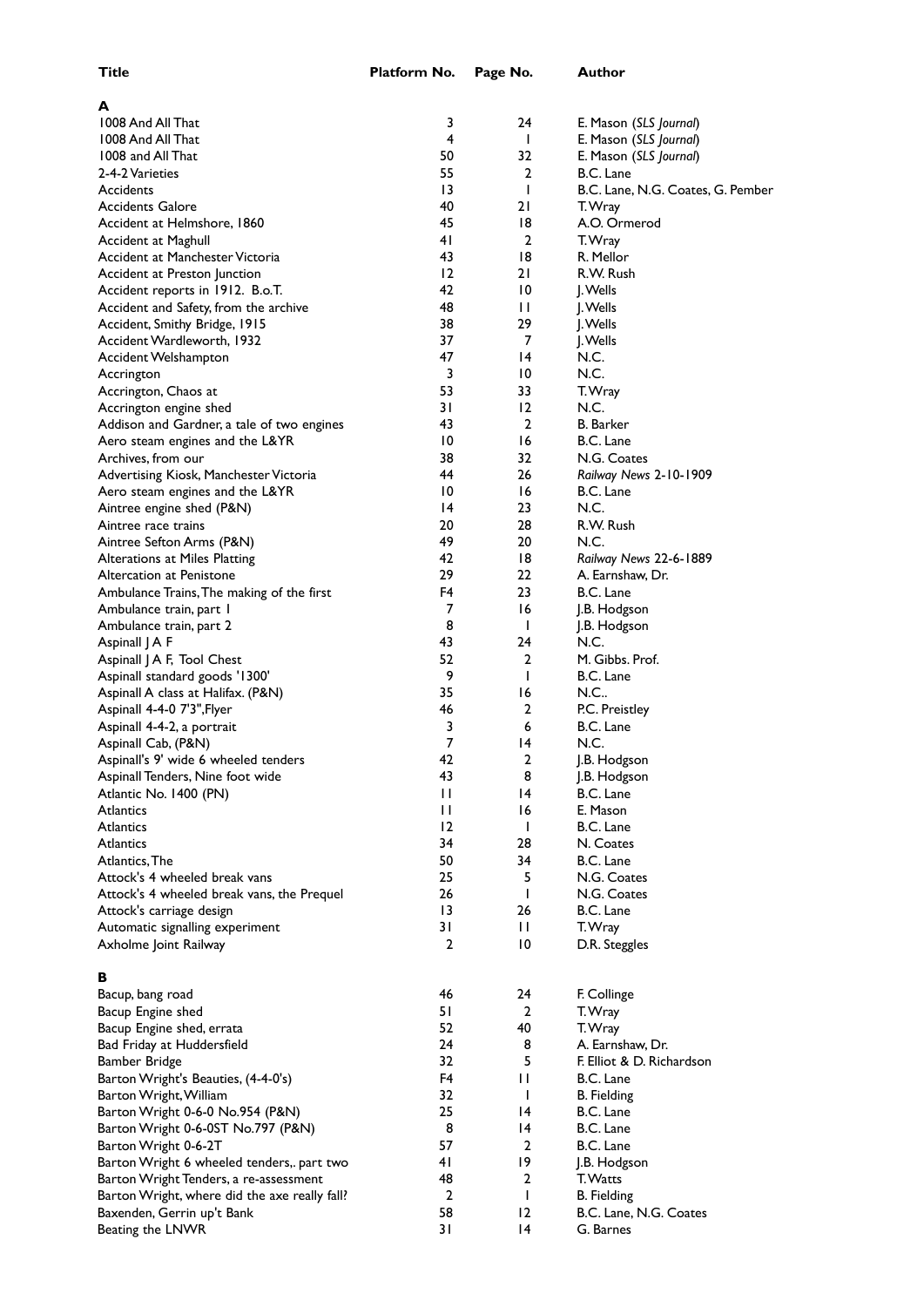|                                                             | <b>ALLIANTIII</b> | $.45$ $.30$     |                                  |
|-------------------------------------------------------------|-------------------|-----------------|----------------------------------|
| <b>B</b> (continued)                                        |                   |                 |                                  |
| <b>Bell Signals</b>                                         | 8                 | 28              | N.C.                             |
| Bennett's Steamers (Advert)                                 | 21                | 13              | L&Y Co. timetable (B.C. Lane)    |
| Berry Brow, 1886                                            | 48                | 27              | Railway Engineer 1886            |
| Black Friday 13 Jan. 1888                                   | 27                | 28              | J. Magill                        |
| <b>Blackburn collision 1881</b>                             | $\mathbf{I}$      | $\mathbf{I}$    | D.R. Steggles                    |
| Blackpool Central portrayed                                 | 36                | 4               | D. Richardson                    |
| Blackpool Club Train, The                                   | 54                | $\overline{2}$  | B.C. Lane                        |
| Blackpool handbill                                          | 2                 | 26              | L&YR official publication        |
| Blackpool and Southport posters                             | 20                | $12 \,$         | Manchester Evening News 6-6-1876 |
| Blackpool sand dryer (P)                                    | 19                | 27              | N.C.                             |
| Block Telegraph codes                                       | 8                 | 27              | N.C.                             |
| Bluepits, Tragedy                                           | 39                | 24              | J. Wells                         |
| Board of Trade, accident reports, 1912                      | 42                | $\overline{10}$ | B.o.T. Inspectors                |
| Bogie merchandise wagons                                    | 3                 | 21              | N.G. Coates                      |
| Bogie merchandise wagons, a lost cause?                     | 49                | 2               | N.G. Coates                      |
| Bogie parcel vans                                           | 49                | 35              | B.C. Lane                        |
| Boiler explosion, Knottingley 1901, also Flyer No's. 1 to 4 | 45                | 23              | R. Mellor                        |
| Bolton, Blackburn, Clitheroe & W. Yorks Rly, part 1.        | 47                | 24              | N.C.                             |
| Box coal wagons, part I                                     | 9                 | 23              | A.J. Watts                       |
| Box coal wagons, part 2                                     | 10                | $\mathbf{I}$    | A.J. Watts                       |
| Box coal wagons, part 3                                     | $\mathbf{L}$      | 4               | A.J. Watts                       |
| Box coal wagons of the south Lanc's coalfield               | 50                | 22              | A.J. Watts                       |
| Bradford Exchange, 1912 (P&N)                               | 51                | 20              | B.C. Lane                        |
| Brake trials on the LYR                                     | 40                | 8               | J. Wells                         |
| Break vans, 20T D61                                         | 7                 | 10              | N.G. Coates                      |
| <b>Breakdown Trains</b>                                     | 6                 | 3               | <b>B.</b> Fielding               |
| Bridge Stress Committee of 1923, 1456 and the               | 51                | 37              | S.E.P. Morris                    |
| Bridge to Nowhere, A                                        | 53                | 40              | T. Wray                          |
| Bridgewater Colliery, Ellesmere sidings                     | 2                 | 8               | R. Chapman                       |
| Broad Gauge LYR engines                                     | 18                | $\mathbf{I}$    | <b>B.</b> Fielding               |
| Building an 0-6-0 Goods Engine                              | 57                | 7               | T. Wray                          |
| Burnley, coal trade in the area                             | 37                | 12              | D. Richardson                    |
| Bury electric Car Repair Shop                               | 37                | 9               | J.A. Hodson                      |
| Bury electrics, Working with                                | 29                | $\mathbf{I}$    | J.A. Hodson                      |
| Bury Gas Works, part I                                      | 27                | 20              | B.C. Lane et. al.                |
| Bury Gas Works, part 2                                      | 28                | 16              | M. Blakemore                     |
| Bury-Holcombe Brook (P&N)                                   | 5                 | 25              | N.C.                             |
| Butler Street Goods Yard, ELR days (P)                      | 19                | 16              | D. Richardson                    |
| <b>Butter traffic</b>                                       | 24                | 16              | D.O. King                        |
| Butter vans                                                 | 24                | 19              | N.G. Coates                      |
| <b>Bylaws and Regulations</b>                               | 47                | 22              | L&Y Co.                          |
|                                                             |                   |                 |                                  |
| C                                                           |                   |                 |                                  |
| Calder Valley early days                                    | 35                | 18              | <b>B.</b> Barker                 |
| Calder Valley expansion                                     | 34                | 18              | J.B. Hodgson                     |
| Carmichael.W.J.                                             | 55                | 31              | N.C.                             |
| Carpet, The LYR and a roll of.                              | 53                | 38              | J. Wells                         |
| Carriage, A luxury 12 wheeler                               | 44                | 27              | The Engineer, 11-6-1886          |
| Carriage Design                                             | 13                | 26              | B.C. Lane                        |
| Carriage warming engines, part I                            | $\mathbf{I}$      | 19              | <b>B.</b> Fielding               |
| Carriage warming engines, part 2                            | П                 | 7               | <b>B.</b> Fielding               |
| Carriage warming engines, part 3                            | 13                | 6               | <b>B.</b> Fielding               |
| Carriage warming engines, part 4                            | 17                | 26              | B. Fielding                      |
| Catch Points                                                | F <sub>2</sub>    | 5               | A.J. Bowers                      |
| Cattle Traffic                                              | 5                 | 20              | J.B. Hodgson                     |
| Cattle wagons of the L&Y, part I                            | 52                | 28              | N.G. Coates                      |
| Cattle wagons of the L&Y, part 2                            | 53                | 34              | N.G. Coates                      |
| Cattle wagons of the L&Y, part I                            | 55                | 35              | N.G. Coates                      |
| "Centaur" ELR 2-4-0 (P&N)                                   | 32                | 16              | N.C.                             |
| Centralised freight traffic control systems                 | 49                | 10              | R. Mellor                        |

Centralised freight traffic control systems 49 10

Chadderton Branch 41 25

Charlestown Accident 39 3 S.E.P. Morris

Century of Steam 100 1 J.B. Hodgson<br>
11 Chadderton Branch<br>
25 J. Wells

Chairman of the Board ,From the 1992 Chairman of the Board ,From the 1992 Charlestown Accident 1998 Charlestown Accident 1998 C.E.P. Morris

Charlestown Curve Derailment of June 1912, The 52 33 S.E.P. Morris Charlestown derailment, observations **41** 10 M. Crawley Chatburn **F3** 20 T.T. Sutcliffe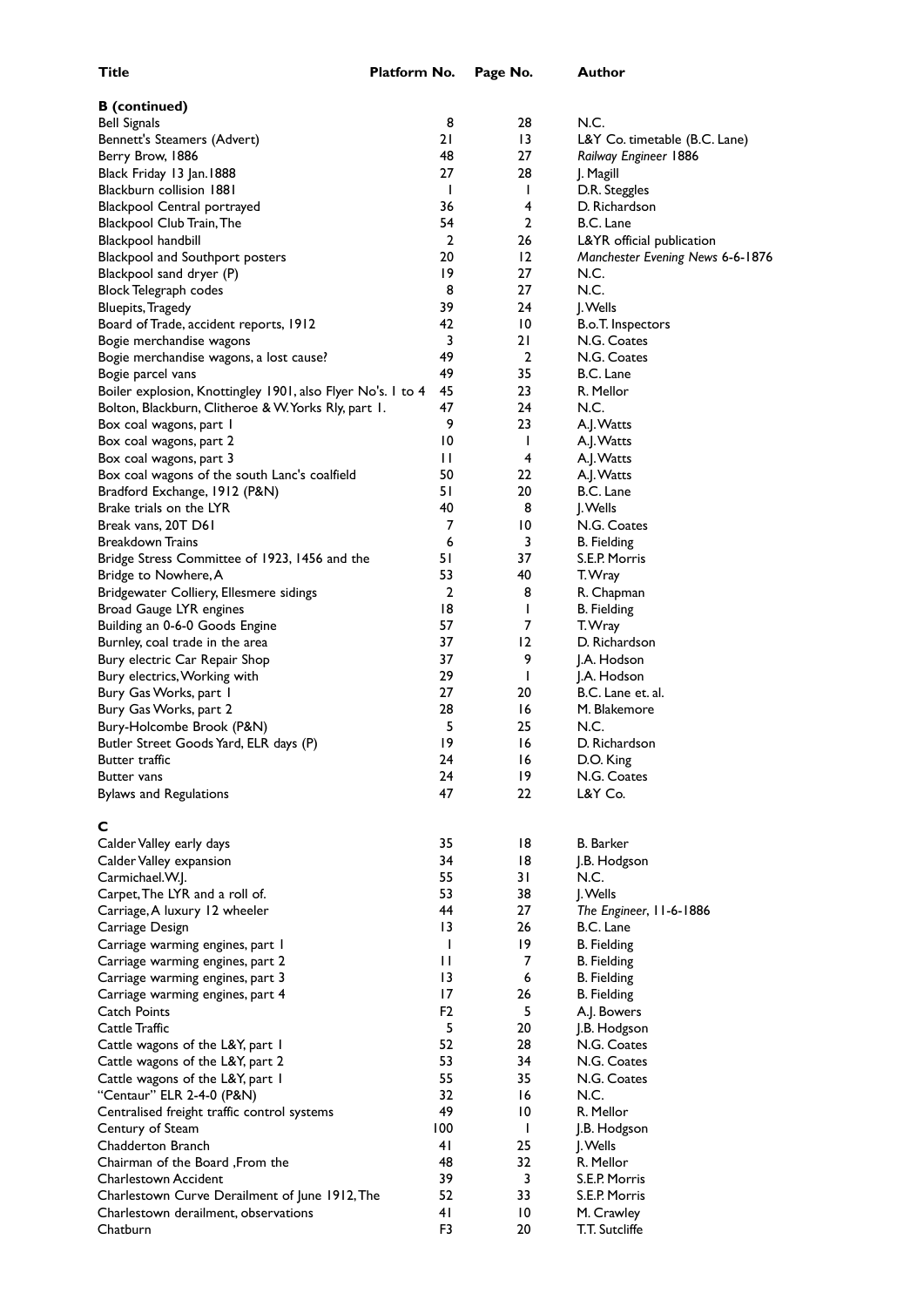Doncaster Race Day

| C (continued)<br>Chorley                                         | 30              | 5               | D. Richardson                      |
|------------------------------------------------------------------|-----------------|-----------------|------------------------------------|
| Chronicle of an L&Y Running Shed                                 | 59              | 16              | R.B.O. Brindle                     |
| Cleckheaton Industrial Co-operative Society                      | 31              | 25              | <b>B.</b> Barker                   |
| Clifton and Kersley Coal Co.                                     | 33              | 18              | D. Richardson                      |
| Clifton Junction Power Station                                   | 29              | 5               | D. Chaplin                         |
| Clitheroe Dairy 1882-86, A.                                      | 48              | 21              | Clitheroe Library, J. Wells        |
| <b>Clitheroe Gas</b>                                             | 25              | 19              | B.C. Lane et. al.                  |
| Coach, six wheeled, Dia. 5                                       | 21              | 19              | B.C. Lane                          |
| Coach No. 1476                                                   | 16              | 24              | G.H. Foxley                        |
| Coaches, special for Manchester - Oldham service                 | 42              | 12              | J.B. Hodgson                       |
| Coaching stock diagrams                                          | 41              | 13              | J.B. Hodgson                       |
| Coaching stock, some thoughts on, 1900/1914                      | 41              | 13              | J.B. Hodgson                       |
| Coal Merchant, domestic                                          | 35              | 26              | D. Chaplin                         |
| Coal trade in the Burnley area                                   | 37              | 12              | D. Richardson                      |
| Coals to Newcastle                                               | 23              | $\mathbf{I}$    | B.C. Lane                          |
| Collection and delivery                                          | 19              | 20              | T.V. Livsey                        |
| Commercial travellers                                            | 13              | 24              | J.B. Hodgson                       |
| Complete recovery of No. 661 (Penistone)                         | 28              | $\overline{2}$  | A. Earnshaw.Dr.                    |
| Composite Carriage, D5                                           | 21              | 19              | B.C. Lane                          |
| Constituent Co's. Bolton, Black'n, Clitheroe, W.York's. Pt 1     | 47              | 24              | N.C.                               |
| Constituent Co's. Bolton, Blackb'n, Clitheroe, W.York's. Pt 2 48 |                 | 18              | N.C.                               |
| Constituent Co's. of the L&Y, the family tree                    | 29              | 26              | K.D.W.                             |
| Continuous brakes                                                | 18              | $\overline{2}$  | G. Pember                          |
| Control Office                                                   | 13              | 17              | R.A. Mills                         |
| Corrections to Platforms 2 and 3                                 | 4               | 26              | N.C.                               |
| Cotton strike, (Lanc's) 1906                                     | 32              | 18              | J.B. Hodgson & T. Wray             |
| Counterfeit coin tester (P&N)                                    | 25              | 25              | N.C.                               |
| Covered Carriage Truck, 21ft. D113                               | 30              | 16              | B.C. Lane                          |
| Covered Goods 16ft. D3                                           | 6               | 22.             | J.B. Hodgson                       |
| Covered Goods 16ft. D3, additional notes                         | 7               | 25              | N.G. Coates & J.B. Hodgson         |
| Covered Goods 12T D88                                            | 16              | 10              | B.C. Lane                          |
| Covered Goods D94                                                | 39              | 22              | N.G. Coates                        |
| Cows and Locomotives                                             | 37              | П               | F.G. Voisey                        |
| Crewe Works and the L&Y amalgamation                             | 8               | 10              | T.L. Williams                      |
| Cricket and the LYR                                              | 43              | 26              | N. Fraser                          |
| Cripple and the Compound                                         | 23              | 28              | B.C. Lane                          |
| Cripple and the Compound, additional notes                       | 24              | $\overline{13}$ | B.C. Lane                          |
| Cross Country by LYR, part 1                                     | 34              | Т               | C.J. Allen                         |
| Cross Country by LYR, part 2                                     | 35              | 28              | C.J. Allen                         |
| Crossings and Stiles                                             | 27              | П               | T. Wray                            |
| Croston                                                          | 56              | 5               | M. Nield                           |
| Crumpsall, Moss Bank bridge (P&N)                                | 47              | 15              | N.C.                               |
| Cunard coal(P)                                                   | $\overline{14}$ | 27              | N.C.                               |
|                                                                  |                 |                 |                                    |
| D                                                                |                 |                 |                                    |
| Daisyfield station, train book of                                | 45              | 10              | N.G. Coates                        |
| Darwen (P&N)                                                     | $\mathsf{L}$    | 3               | B.C. Lane                          |
| Darwen and its environs                                          | 38              | 6               | D. Richardson                      |
| Decanter LYR (P)                                                 | 18              | 30              | R. Greenwood                       |
| Demountables                                                     | 19              | 20              | T.V. Livesey                       |
| Denby Dale viaduct                                               | 52              | 5               | T. Wray                            |
| Departmental engines                                             | 3               | 16              | <b>B.</b> Fielding                 |
| Diddling the Railways. A ticket collector's revelations          | 56              | 39              | Manchester Evening News 22.10.1911 |
| Dining Car No. 212                                               | 27              | 4               | B.C. Lane                          |
| "Diomed" (P)                                                     | $\overline{14}$ | 4               | B.C. Lane                          |
| Disaster at Knottingley                                          | 36              | $\mathbf{I}$    | <b>B.</b> Barker                   |
| Discarding the Rope on steep inclines                            | 47              | $12 \,$         | I.C.E., L&Y submission             |
| Dividend Statement, 1856                                         | 8               | 30              | N.C.                               |
| Dividend Statement, 1869                                         | 24              | 30              | N.C.                               |
| Dividend Statement, 1892                                         | 9               | 30              | N.C.                               |
| Dobbs Brow Junction Signal Box                                   | 56              | 37              | T. Wray                            |
| Domestic coal merchant                                           | 35              | 26              | D. Chaplin                         |

Double Heading, Flamme 2-10-0's. George Hughes. <br>
Double Heading at Middleton Junction (P&N) <br>
31 16 N.C. Double Heading at Middleton Junction (P&N) 31 16 N.C.

Dreadnought at bay **20** 13 N.C.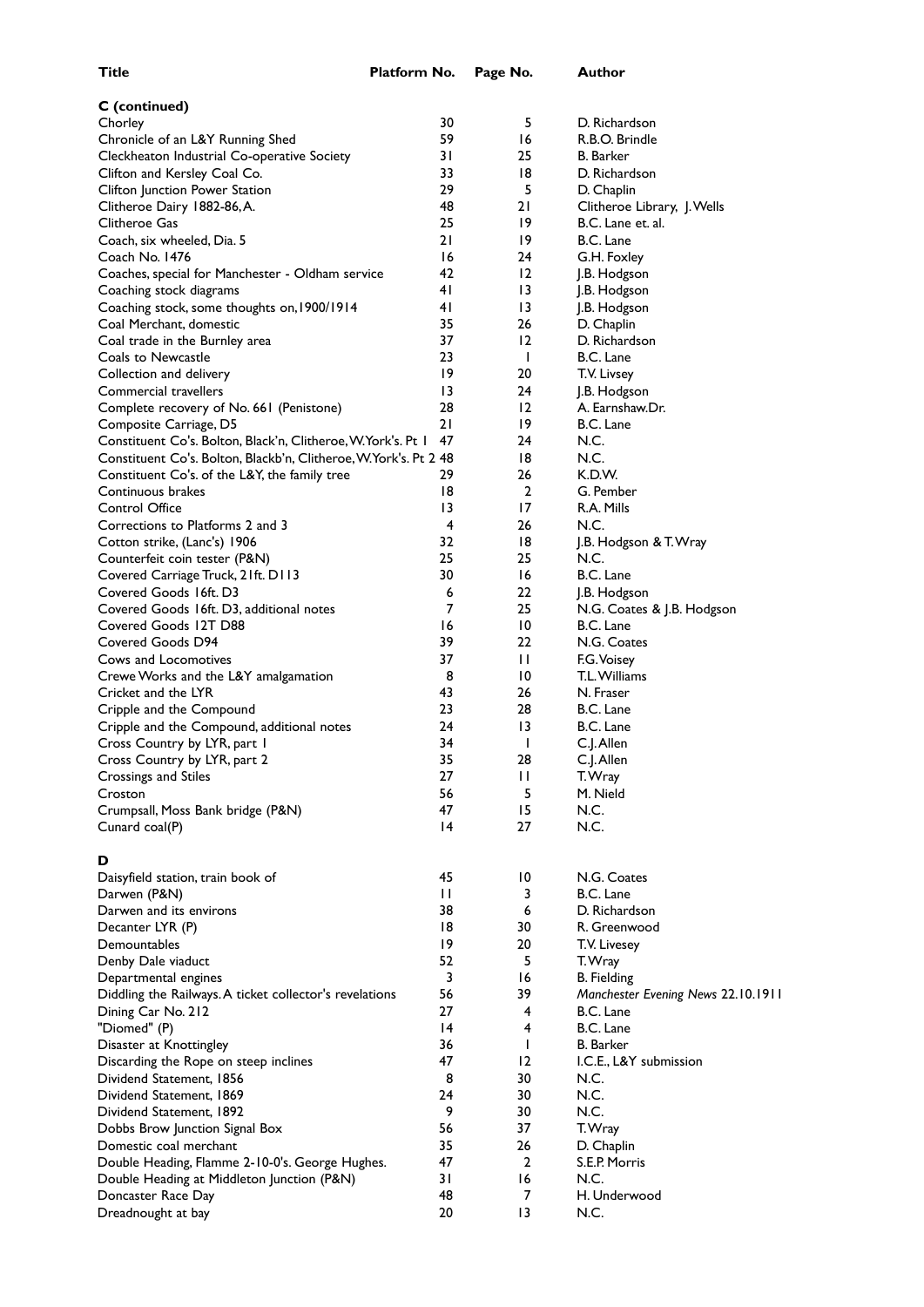| Title                                                             | Platform No.          | Page No.          | Author                                        |
|-------------------------------------------------------------------|-----------------------|-------------------|-----------------------------------------------|
| D (continued)                                                     |                       |                   |                                               |
| Dreadnought, last run (P&N)                                       | 21                    | 5                 | N.C.                                          |
| Dreadnoughts, The Sinking of the                                  | F4                    | $\mathbf{I}$      | G. Pember                                     |
| Dropside Wagon D15                                                | 32                    | $\overline{2}$    | N.G. Coates                                   |
| Droylsden Station Junction Box                                    | 59                    | 27                | N.C.                                          |
| Duplicate list                                                    | 5                     | 6                 | <b>B.</b> Fielding                            |
| Duke of Clarence                                                  | 55                    | $ 9\rangle$       | T. Wray                                       |
| Е                                                                 |                       |                   |                                               |
| Early problems on the L&Y                                         | 24                    | $\mathbf{I}$      | G. Pember                                     |
| Early railway photographer                                        | 15                    | 22                | N.G. Coates                                   |
| Early engine sheds, Preston                                       | 19<br>17              | 16<br>18          | D. Richardson                                 |
| Early train control<br>Edmondson, Thomas. The M/c. and Leeds and, | 44                    | 6                 | J.B. Hodgson<br><b>B.</b> Miller              |
| Edward Bury's Loco's on the L.Y.R.                                | 22                    | 12                | <b>B.</b> Fielding                            |
| <b>ELR Goods shed</b>                                             | 24                    | 26                | B.C. Lane                                     |
| ELR "Juno" (P)                                                    | 19                    | 17                | D. Richardson                                 |
| ELR Passenger locos                                               | 4                     | 24                | Loco. & Railways Illustrated, 1900            |
| <b>ELR Wagons</b>                                                 | 18                    | 12                | N.G. Coates                                   |
| Electric crane equipment                                          | 48                    | 7                 | C.S. Lake                                     |
| <b>Electric Lines Rule Book</b>                                   | 29                    | 20                | N.C.                                          |
| Electric loco No. I                                               | 53                    | 15                | N.C.                                          |
| Electric loco No. 2                                               | 29                    | $\mathbf{L}$      | B.C. Lane                                     |
| Electric stock (Southport)                                        | $\overline{14}$       | 16                | K.D. Westall                                  |
| Elland staff, 1914                                                | 34                    | 14                | J.B. Hodgson                                  |
| Ellesmere sidings                                                 | 2                     | 8                 | R. Chapman                                    |
| <b>Elliptical Roof Stock</b>                                      | F <sub>2</sub>        | 6                 | B.C. Lane                                     |
| Engine No. 663                                                    | 24                    | 5                 | <b>B.</b> Fielding                            |
| Engine headlamps                                                  | 22                    | 20                | N.C.                                          |
| Engine Records                                                    | 56                    | 2                 | N.G. Coates                                   |
| Enginemen's tools (list of)                                       | 6                     | 2                 | LYR Rule book, 1869                           |
| Engines repaired at Scarborough, LYR                              | FΙ                    | 5                 | K. Hoole                                      |
| Errata-tenders                                                    | 47                    | 30                | LYRS, publications group                      |
| Ewood Bridge goods shed                                           | 24<br>33              | 27                | B.C. Lane<br>N.C.                             |
| Excursion at Bradkirk (P&N)<br>Explosives-Handle with care        | 17                    | 16<br>6           |                                               |
| Explosives, wagon label                                           | 10                    | 30                | J.B. Hodgson<br>P. Ward collection            |
| F                                                                 |                       |                   |                                               |
| Family Saloon, First Class, D21                                   | $\overline{10}$       | 20                | G.H. Foxley                                   |
| Family tree of the LYR                                            | 29                    | 26                | N.C.                                          |
| Fay's carriages, some notes on                                    | 36                    | $\overline{13}$   | D. Richardson                                 |
| Fences and railings                                               | 25                    | 16                | T. Wray                                       |
| Fencing, lineside                                                 | 50                    | 41                | T. Wray                                       |
| Fire trains                                                       | 57                    | 37                | N.G. Coates                                   |
| Fire trains                                                       | 30                    | 22                | J.B. Hodgson                                  |
| First casualty?, The                                              | 15                    | 4                 | T. Beckett                                    |
| First class compartment, sketch.                                  | 21                    | 22                | N.C.                                          |
| First class saloon, sad end of D21                                | $\overline{10}$       | 20                | G.H. Foxley                                   |
| Fish truck, A                                                     | 50                    | 25                | N.G. Coates                                   |
| Fish Truck, D110, A                                               | 51                    | 25                | N.G. Coates                                   |
| Fish Vans, D72                                                    | F3                    | 8                 | N.G. Coates                                   |
| Flags and Funnels, L&Y shipping Services                          | 23                    | 7                 | D.O. King                                     |
| "Flamme", a might have been                                       | 49                    | 28                | T. Watts                                      |
| "Flamme", 2-10-0, Double Heading and the                          | 47                    | $\overline{2}$    | S.E.P. Morris                                 |
| Fleetwood boat train                                              | $\overline{10}$       | $\overline{2}$    | R.B.O. Brindle                                |
| Fleetwood coal dock (P&N)                                         | $\overline{10}$       | $\overline{14}$   | B.C. Lane                                     |
| Fleetwood Fish Dock                                               | F <sub>3</sub><br>46  | $\mathbf{I}$<br>2 | D. Chaplin                                    |
| Flyer 4-4-0 7'3" Aspinall                                         |                       |                   | P.C. Preistley                                |
| Formby Power House                                                | $\overline{14}$<br>53 | 10<br>19          | LYR official publication                      |
| Formby Power station                                              | F <sub>2</sub>        | 26                | N.G. Coates                                   |
| Freight Train Efficiency Compared                                 | $\mathsf{l}$          | 17                | R.J. Essery                                   |
| Freight train, tail lights<br>Friction in Lancashire              | 8                     | 16                | LYR Appendix to Working Time Table<br>T. Wray |
| From our Archives                                                 | 38                    | 32                | N.G. Coates                                   |
| From our Archives                                                 | 48                    | 10                | J. Wells                                      |
| Full days work, A                                                 | 35                    | 31                | "1208"                                        |
| Fylde Coast in L&Y days                                           | 50                    | $\overline{2}$    | R.B.O. Brindle                                |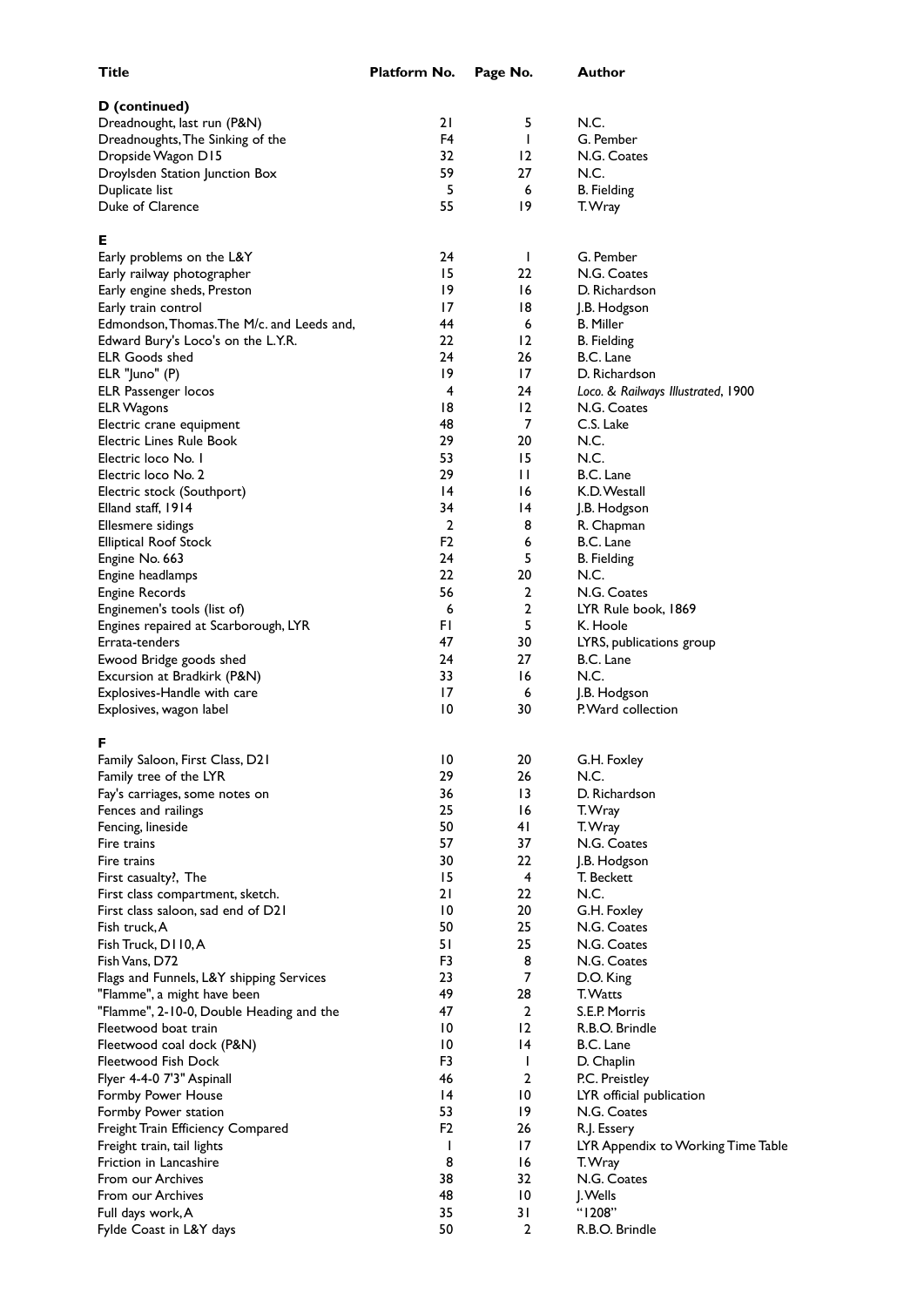| v<br>i        |  |
|---------------|--|
| ×             |  |
| ۰,<br>v.<br>٠ |  |

| G                                          |                |                 |                              |
|--------------------------------------------|----------------|-----------------|------------------------------|
| Gallows Signals                            | 45             | 13              | J.B. Hodgson, F. Collinge    |
| Gas lighting of trains                     | 3              | 21              | N.C.                         |
| Gas "lurrie", Leyland/LY, No.31            | 10             | 28              | B.C. Lane, N.G. Coates       |
| Gerrin up't Bank, Baxenden                 | 58             | 12              | B.C. Lane, N.G. Coates       |
|                                            | 54             | 41              |                              |
| Getting Back on Track                      |                |                 | D. Carter                    |
| Getting its feet wet, (L&Y shipping)       | 44             | 10              | J.B. Hodgson                 |
| Gifford Injector                           | 17             | $\mathbf{I}$    | G. Pember                    |
| Golden age of rail travel                  | 6              | $\mathsf{I}$    | R.B.O. Brindle               |
| Goliath's, lifters and jimmies             | 26             | 25              | J.B. Hodgson                 |
| Goods station, Oldham Rd. Manchester       | 34             | 9               | D. Richardson                |
| Goods traffic                              | 21             | 8               | J.B. Hodgson                 |
| Goods trains                               | $\mathsf{H}$   | $\mathsf{I}$    |                              |
|                                            |                |                 | J.B. Hodgson                 |
| Goods train headboards                     | 22             | 16              | B.C. Lane                    |
| Goole                                      | 21             | 9               | D.O. King                    |
| Goole end door wagons                      | 9              | 5               | N.G. Coates                  |
| Great Howard St. goods                     | 14             | 13              | B.C. Lane & N.G. Coates      |
| Great War innovations                      | 44             | 23              | N.G. Coates                  |
| Great War, The L&Y and the                 | 100            | 16              | N.G. Coates                  |
| Great War miscellany                       | 10             | 25              | B.C. Lane & N.G. Coates      |
|                                            | 22             | $\overline{2}$  | F. Elliot                    |
| Gregson Lane Halt                          |                |                 |                              |
| Gregson Lane Traffic                       | 22             | 6               | N. Coates                    |
| Griffiths P.O. wagons                      | 13             | 8               | A.J. Watts                   |
| Guards vans over NE lines                  | $\overline{2}$ | 25              | L&Y Co. minutes              |
| G.W.Smith (photographer)                   | 19             | $\overline{13}$ | N.C.                         |
| G.W.Smith, a sketch                        | 50             | 40              | N.C.                         |
|                                            |                |                 |                              |
| н                                          |                |                 |                              |
|                                            |                |                 |                              |
| Halifax                                    | 16             | 18              | M. Oates                     |
| Halifax 1912 (P&N)                         | I              | 10              | J.E. Shaw                    |
| Halifax, Major alterations                 | 46             | 20              | Railway Engineer, Jan. 1886  |
| Halifax, N.E.R. Service, The               | FI             | 7               | R.A. Mills                   |
| Hall Road station                          | 6              | 16              | C.D. Smith                   |
| Hare or Holme                              | 26             | 10              | J. Gibson & N.G. Coates      |
| Hare or Holme                              | 27             | 7               | <b>B.</b> Fielding           |
|                                            |                |                 |                              |
| Hawkshaw Singles                           | 37             | 28              | J.E. Gibson                  |
| Headlamps                                  | 46             | 8               | F.C. Hambleton               |
| Headlamp codes 1904                        | I              | 16              | J.B. Hodgson                 |
| Heads and tails                            | ı              | 14              | J.B. Hodgson                 |
| Hellifield Coal Stage                      | F <sub>2</sub> | 16              | B.C. Lane                    |
| Helmshore                                  | 45             | 18              | A.O. Ormerod                 |
| Hensall, Station house doors (photo)       | 26             | 30              | D.O. King                    |
| Her Majesty's Mail                         | 18             | Majesty's       | J.B. Hodgson                 |
|                                            |                |                 |                              |
| Heywood station                            | 18             | 9.              | G.H. Foxley                  |
| High-Flyers                                | 8              | 12              | B.C. Lane                    |
| Hoddlesden Branch                          | 59             | 32              | J. Wells                     |
| Hoghton                                    | 34             | 21              | F. Elliot                    |
| Holcombe Brook signalling                  | 25             | 24              | T.T. Sutcliffe & F. Collinge |
| Holcombe Brook & Sowerby Bridge Signalling | 50             | 16              | T.T. Sutcliffe & F. Collinge |
| Holiday passenger traffic regulation       | 33             | 25              | T. Wray                      |
|                                            | 2              | 25              | B.C. Lane                    |
| Holiday tickets (note and poster)          |                |                 |                              |
| Holme or Hare                              | 29             | 28              | T. Wray                      |
| Holmfirth Goods, The                       | F3             | 23              | A.J. Ludlam O.B.E.           |
| Holmfirth (P&N)                            | 17             | $\overline{4}$  | J.B. Hodgson & B.C. Lane     |
| Honley                                     | 58             | 22              | C. Leach, T. Graham          |
| Hoppers 20T steel D54                      | 29             | 16              | N.G. Coates                  |
| Horsebox D108                              | 5              | $\mathsf{l}$    | B.C. Lane                    |
| Hoy, Henry Albert                          | 40             | 12              | J. Wells                     |
|                                            |                |                 |                              |
| Hoy's experiment                           | 44             | 19              | J. Wells                     |
| Horbury, train at (P&N)                    | 24             | 4               | N.C.                         |
| Horwich Recreation Ground                  | 44             | 28              | J. Wells                     |
| Huddersfield accident                      | 24             | 8               | A. Earnshaw. Dr.             |
| Huddersfield to Penistone                  | 12             | $\mathbf{H}$    | H.V. Armitage                |
| Hughes 4-6-0's (P&N)                       | 7              | 8               | N.C.                         |
| Hughes 4-6-0's, Dreadnoughts               | F4             | $\mathsf{I}$    | G. Pember                    |
|                                            |                |                 |                              |
| Hughes, double heading & "Flamme" 2-10-0's | 47             | 2               | S.E.P. Morris                |
| Hughes railmotors (P&N)                    | 2              | 6               | N.C.                         |
| Hughes rebuilt 4-4-0's                     | 4              | 22              | B.C. Lane                    |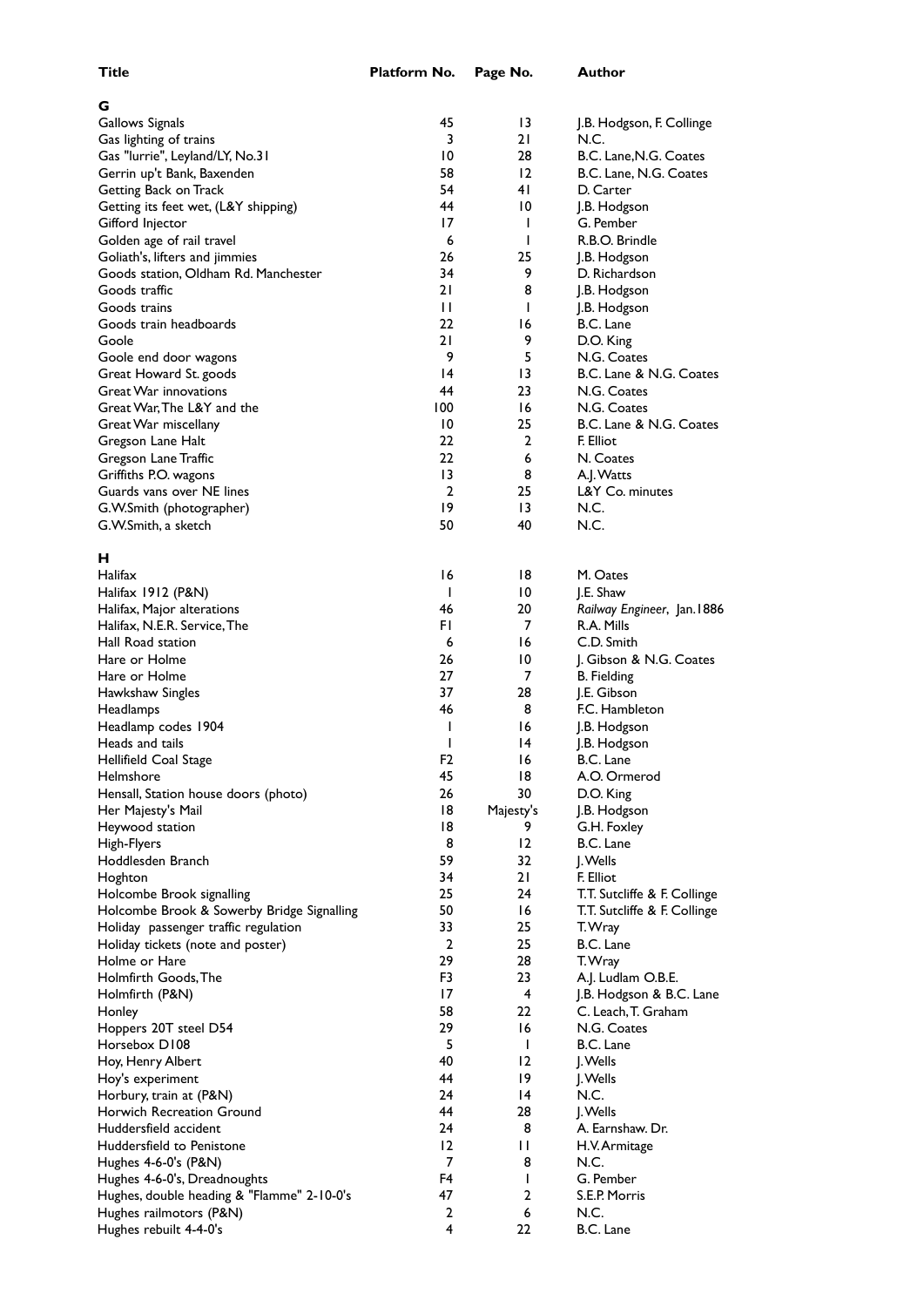| <b>Title</b>                                                 | Platform No.    | Page No.     |   | Author                                  |
|--------------------------------------------------------------|-----------------|--------------|---|-----------------------------------------|
| H (continued)                                                |                 |              |   |                                         |
| Hughes Rebuilds of the 7'-3" Flyers.                         | FΙ              | 10           |   | R.B.O. Brindle                          |
| Hughes steam railmotors                                      | 15              |              | 5 | B.C. Lane                               |
| Hurst/Yates, 2-4-0 Tank loco's of.                           | L               |              | 7 | B.C. Lane                               |
|                                                              |                 |              |   |                                         |
| п                                                            |                 |              |   |                                         |
| Ilex Hall Carr Crossing                                      | 40              | 22           |   | J.B. Hodgson                            |
| Irlams o' th' Height                                         | 57              | 29           |   | N.C.                                    |
| It's got everything, (Ilex Hall Car Crossing)                | 40              | 22           |   | J.B. Hodgson                            |
| J                                                            |                 |              |   |                                         |
| Jenkins 2-4-0's                                              | 16              | 12           |   | <b>B.</b> Fielding                      |
| Jim Redford, early photographer                              | 15              | 22           |   | N.G. Coates                             |
| Jupiter (P&N)                                                | 2               | 15           |   | B.C. Lane                               |
|                                                              |                 |              |   |                                         |
| Κ<br>Kirkham                                                 | 33              | $\mathbf{I}$ |   | D. Richardson                           |
|                                                              | 45              | 23           |   | R. Mellor                               |
| Knottingley boiler explosion                                 |                 |              |   |                                         |
| L                                                            |                 |              |   |                                         |
| Lancashire Cotton Strike 1908, The                           | 32              | 18           |   | J.B. Hodgson, T. Wray                   |
| Lamp room/fitters hut                                        | 15              | 27           |   | P.A. Millard                            |
| Lanky goods through the Marches                              | 19              | 28           |   | J.S. Whiting                            |
| Law, The LYR and the.                                        | 53              | 39           |   | J. Wells                                |
| Letter racks                                                 | 16              | 27           |   | G.H. Foxley                             |
| Level crossing, Difficulty, A                                | 47              | 20           |   | J. Wells                                |
| Level crossing gates                                         | 34              | 31           |   | T. Wray                                 |
| Leyland lorry, gas, (P)                                      | 10              | 28           |   | LY Official                             |
| Lineside, At the                                             | 50              | I.F.C.       |   | D.O. King, P.A. Millard, P.C. Priestley |
| Lineside, At the                                             | 50              | 41           |   | T. Wray                                 |
| Littleborough, Pt. I                                         | 54              | 10           |   | <b>B.</b> Nuttall                       |
| Littleborough, Pt. 2                                         | 55              | 5            |   | <b>B.</b> Nuttall                       |
| Littleborough, Pt. 3                                         | 56              | 12           |   | <b>B.</b> Nuttall                       |
| Liversedge (P&N)                                             | 9               | 18           |   | N.C.                                    |
| Liverpool Exchange Station                                   | 57              | 17           |   | T. Wray                                 |
| Liverpool May-Day Procession, Railway horses to the fore     | 40              | 6            |   | Source; Railway News May 1910           |
| Liverpool/Newcastle train                                    | 59              |              | 4 | B.C. Lane                               |
| Liverpool North Docks Goods Station                          | 55              | 22           |   | N.G. Coates                             |
| Liverpool-Southport Electric Stock                           | 14              | 16           |   | K.D. Westall                            |
| Liverpool, Southport, Town Green & Crossens elec. section 14 |                 | 6            |   | N.C.                                    |
| LNWR workings over the L&Y                                   | $\overline{13}$ | 23           |   | D.J. Clarke                             |
| Lockwood (P&N)                                               | 12              | 4            |   | N.C.                                    |
| Lockwood Viaduct                                             | 52              | 8            |   | J. Wells                                |
|                                                              | 8               | 19           |   | B. Fielding & J.B. Hodgson              |
| Loco jacks<br><b>Locomotive Districts</b>                    | 38              | 32           |   | N.G. Coates                             |
| Locomotive Headlamps                                         | 46              | 8            |   | F.C. Hambleton                          |
| Locomotive lettering                                         | L               | 12           |   | B.C. Lane                               |
| Locos at Blackpool (P&N)                                     | 12              | 25           |   | N.C.                                    |
| Lockwood Viaduct                                             | 52              | 9            |   |                                         |
|                                                              |                 |              |   | J. Wells<br>"1208"                      |
| London coal                                                  | 35              | 6            |   |                                         |
| Longholme, it's got everything                               | 40              | 22           |   | J.B. Hodgson                            |
| Long Lane cabin                                              | 20              | 26           |   | P.C. Priestley                          |
| Lostock Junction accident                                    | 21              | 25           |   | G. Pember                               |
| Lostock, Water troughs (P&N)                                 | 48              | 15           |   | N.C.                                    |
| Low Moor (P&N)                                               | 23              | 4            |   | B.C. Lane                               |
| Low Moor, part 1                                             | 37              | 3            |   | J.B. Hodgson                            |
| Low Moor, part 2                                             | 39              | 28           |   | J.B. Hodgson                            |
| Low Moor Breakdown Train                                     | 6               | 4            |   | B.C. Lane                               |
| Low Moor explosion                                           | 27              | 16           |   | A.J. Ludlam                             |
| Lurries and Drays                                            | 10              | 19           |   | J.B. Hodgson                            |
| Luxury carriage                                              | 44              | 27           |   | The Engineer 11.6.1886                  |
| Lytham disaster 1924                                         | 20              | 16           |   | N.C.                                    |
| Lytham disaster 1924, personal recollections                 | 20              | 18           |   | E.W. Johnson                            |
| L&Y in 1848                                                  | 46              | 27           |   | Co's, records, from                     |
| L&Y and coal                                                 | 14              | 25           |   | J.B. Hodgson                            |
| L&Y and W,H.Smith, The                                       | 51              | 39           |   | J. Wells                                |
| L&Y Bogie Merchandise wagons                                 | 3               | 21           |   | N.G. Coates                             |
| L&Y Bogie merchandise wagons                                 | 49              | 2            |   | N.G. Coates                             |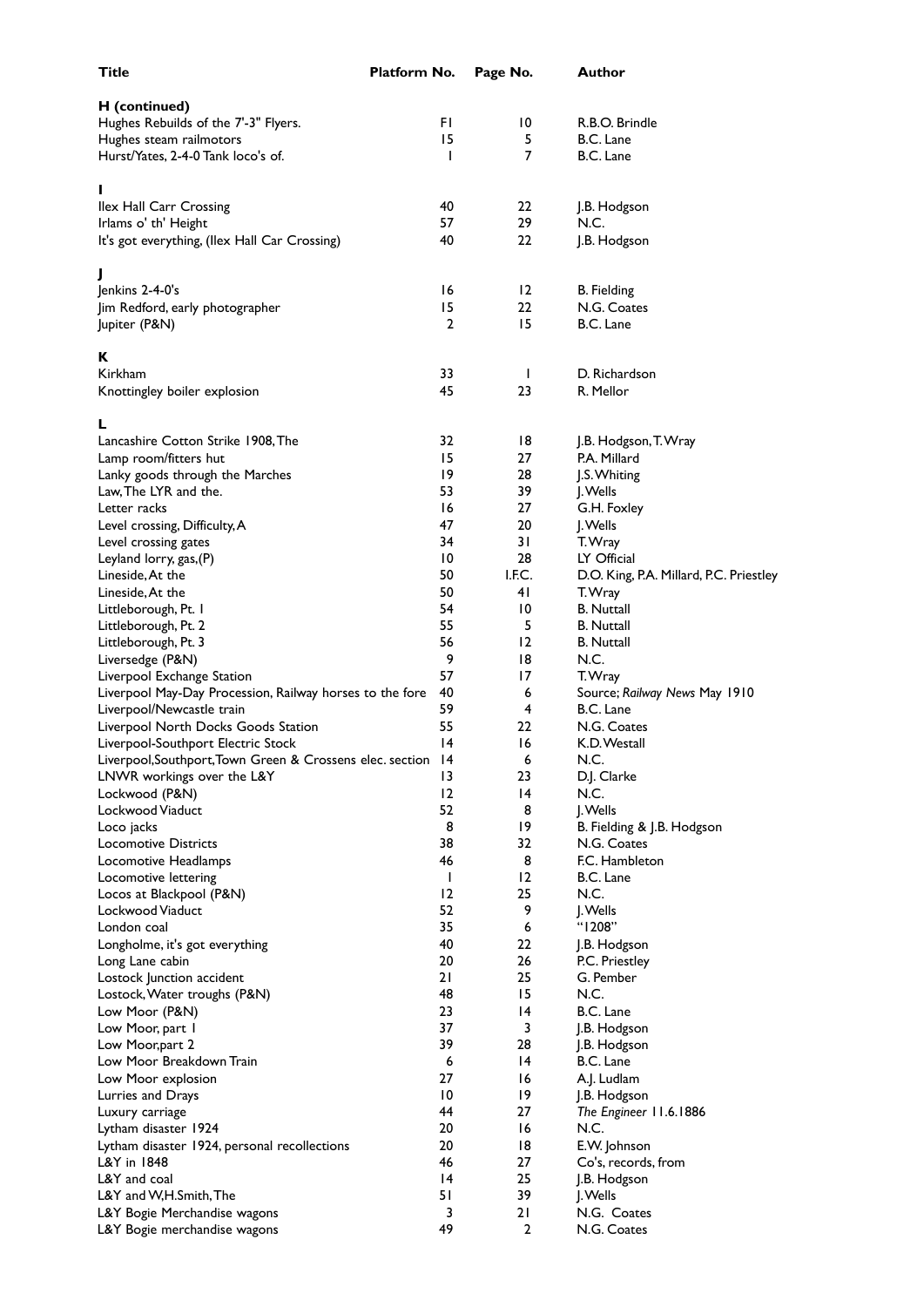| L (continued)                                                            |                 |                |                                                 |
|--------------------------------------------------------------------------|-----------------|----------------|-------------------------------------------------|
| LYR and the Law, The                                                     | 53              | 39             | J. Wells                                        |
| LYR and a Roll of Carpet, The                                            | 53              | 38             | J. Wells                                        |
| LYR Locomotive Headlamps                                                 | 46              | 8              | F.C. Hambleton                                  |
| L.Y.R. Sentinal Steam Wagons                                             | 3               | 25             | <b>B.</b> Fielding                              |
| L&Y days, My                                                             | 37              | 26             | J. Horrobin                                     |
| L&Y Engineers No.1 H.A.Hoy                                               | 40              | 12             | J. Wells                                        |
| L&Y Engineers No. 2 J.A.F.Aspinall                                       | 43              | 24             | Anon.                                           |
| L&Y Engineers No. 3 Sturges Meek                                         | 46              | 22             | J. Wells                                        |
| L&Y and Messers Plat Bro's, The                                          | 42              | 21             | J. Wells                                        |
| L&Y in verse                                                             | 28              | 9              | J. Maghill                                      |
| L&Y Today (P&N)                                                          | 42              | $\overline{7}$ | "Newton Heath"                                  |
| <b>L&amp;Y Maritime</b>                                                  | 50              | 4              | W.R. Hayes                                      |
| L&Y Mech. Institute and Recreation Ground, Horwich                       | 44<br>43        | 28<br>12       | J. Wells<br>D. Carter                           |
| L&Y, Mileage, Status and Ownership<br>L&Y New Rail Motor services, 1906  | 43              | 6              | Railway News 7.7.1906"                          |
| L&Y presence in Wharfdale                                                | 4 <sub>1</sub>  | 4              | B. Barker, S. Ross                              |
| L&Y Pugs, a short history                                                | 28              | I              | <b>B.</b> Fielding                              |
| L&Y Pugs under B.R.                                                      | 37              | 21             | M.J. Hall                                       |
| L&Y Shipping, getting its feet wet                                       | 44              | 10             | J.B. Hodgson                                    |
| L&Y workings over the LNWR                                               | $\overline{13}$ | 25             | D.J. Clarke                                     |
| L.Y.R. Department Engines                                                | 3               | 16             | <b>B.</b> Fielding                              |
|                                                                          |                 |                |                                                 |
| м                                                                        |                 |                |                                                 |
| Mail contract                                                            | 18              | 23             | (supplied by J.H.P. Lloyd)                      |
| Major alterations at Halifax 1886                                        | 46<br>44        | 20             | The Railway Engineer Jan. 1886"                 |
| Manchester & Leeds Railway, origins of the L&Y                           | 51              | 2<br>28        | H. Rake<br>R. Mellor                            |
| Manchester Area Electrification<br>Manchester electric services, and map | 28              | 18             |                                                 |
| Manchester Bury electric stock                                           | 28              | 22             | extracts from official publication<br>B.C. Lane |
| Manchester Harrogate                                                     | 2               | 24             | S. Sutcliffe                                    |
| Manchester and Leeds Rly. No.49                                          | 16              | 6              | <b>B.</b> Fielding                              |
| Manchester and Leeds,Thomas Edmonson                                     | 44              | 6              | <b>B.</b> Miller                                |
| Manchester and Oldham services, special coaches                          | 42              | 12             | J.B. Hodgson                                    |
| Manchester Victoria, 1910 (P&N)                                          | 50              | 20             | N.C.                                            |
| Manchester Victoria, part I                                              | 3               | T              | T. Wray                                         |
| Manchester Victoria, part 2                                              | 4               | 14             | T. Wray                                         |
| Manchester Victoria, part 3                                              | 5               | 12             | T. Wray                                         |
| Manchester Victoria, part 4                                              | 6               | 17             | T. Wray                                         |
| Manchester Victoria, part 5                                              | $\overline{7}$  | I              | T. Wray                                         |
| Manchester Victoria Station                                              | 50              | 8              | T. Wray                                         |
| Manchester Victoria, East bound bays                                     | 29              | 4              | N.C.                                            |
| Manchester Victoria, fatal accident 1919<br>Meals on Wheels              | 43              | 18             | R. Mellor                                       |
| Meat Vans D20 and D49                                                    | 46<br>4         | 10<br>9        | J.B. Hodgson<br>A. Butterworth & N.G. Coates    |
| "Medusa" (P&N)                                                           | 22              | П              | N.C.                                            |
| Meek, Sturges                                                            | 46              | 22             | J.Wells                                         |
| Meltham                                                                  | 23              | 4              | A. Earnshaw, Dr.                                |
| Meltham branch train (P&N)                                               | 34              | 16             | N.C.                                            |
| Memo's and Telegrams etc.                                                | 46              | 18             | N.C.                                            |
| Memories of the L&Y, Halifax                                             | 100             | 3              | J. Shaw                                         |
| Memories of the L&Y at Preston                                           | $\overline{14}$ | $\mathsf{I}$   | G. Pember                                       |
| Mileage, Status and Ownership                                            | 43              | 12             | D. Carter                                       |
| Mileposts                                                                | 51              | I.F.C.         | T. Wray                                         |
| Miles Plating, railway alterations to 1889                               | 42              | 18             | Railway News Jun. 26th. 1889                    |
| Milford Street signals                                                   | 36              | 27             | R.W. Hall                                       |
| <b>Milk Trucks</b>                                                       | 20              | 22             | B.C. Lane                                       |
| Milnrow, sketches of a Lancashire backwater                              | 51              | 33             | J. Wells                                        |
| <b>Missed Connection</b>                                                 | FΙ              | 13             | A.J. Ludlam, O.B.E.                             |
| Missives, Memoranda and Telegrams                                        | 46              | 18             | N.C.                                            |
| M&L Railway, Loco. No.49<br>Morton brake                                 | 16<br>15        | 6<br>3         | <b>B.</b> Fielding                              |
|                                                                          | 47              | 16             | B.C. Lane<br>N.C.                               |
| Moss Bank Bridge, Crumpsall (P&N)<br>Moston, goods train (P&N)           | 22              | 14             | G. Heywood                                      |
| Moston Station, 1907 (P&N)                                               | 45              | 16             | N.C.                                            |
| My L&Y days.                                                             | 37              | 26             | J. Horrobin                                     |
|                                                                          |                 |                |                                                 |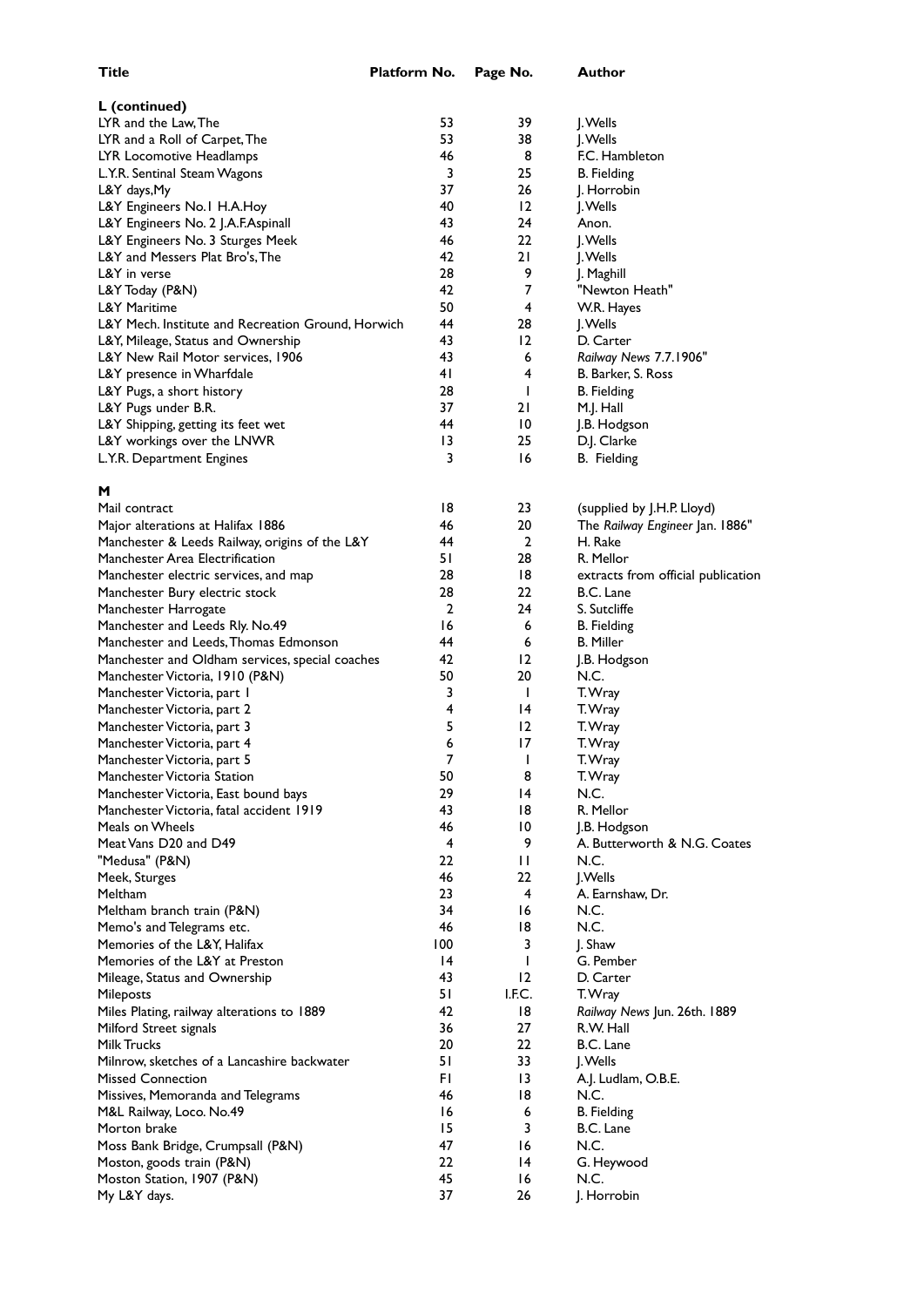| Title                                         | Platform No.   | Page No.        | Author                                  |
|-----------------------------------------------|----------------|-----------------|-----------------------------------------|
| N                                             |                |                 |                                         |
| N.E.R. Halifax Service, The                   | FI             | 7               | R.A. Mills                              |
| Newcastle, Through Services to                | FI             | T               | K. Hoole                                |
| Newcastle train, The                          | 59             | 4               | B.C. Lane                               |
| Newall's Automatic Brake                      | 31             | 18              | T. Wray                                 |
| Newsholme signal box 1894                     | 24             | 23              | T.T. Sutcliffe & F. Collinge            |
| Newton Heath                                  | 5              | 10              | N.C.                                    |
| Nine foot wide Aspinall tenders               | 43             | 8               | J.B. Hodgson, P.C. Priestley            |
| North Dock Goods Yard (P&N)                   | 2              | 12              | N.G. Coates                             |
| North Mersey Goods                            | 58             | $\overline{14}$ | N.G. Coates                             |
| North Mersey Goods, Cranes                    | 59             | 22              | N.G. Coates, R. Mellor                  |
| Numbering systems                             | 100            | 15              | J.B. Hodgson                            |
| ο                                             |                |                 |                                         |
| Oaks Station, The-MR train (P&N)              | 26             | 4               | N.C.                                    |
| Oil lighting                                  | 22.            | 23              | J.B. Hodgson                            |
| Old Engines (some more)                       | 19             | 25              | <b>B.</b> Fielding                      |
| Oldham Mumps station                          | 43             | 14              | J. Wells                                |
| Oldham Road Goods                             | 57             | 10              | N.G. Coates                             |
| Oldham Road Goods Station                     | 34             | 9               | D. Richardson                           |
| On the Right Lines, part I                    | 40             | 10              | <b>B.</b> Williams                      |
| On the Right Lines, part 2                    | 41             | 3               | <b>B.</b> Williams                      |
| On the Right Lines, part3                     | 42             | 5               | <b>B.</b> Williams                      |
| Order B12, The Four lives of                  | F4             | 28              | B.C. Lane                               |
| Ormskirk                                      | 20             | $\mathbf{I}$    | P. Colton, P. Gibb, B.C. Lane           |
| Ormskirk to St. Helens, Rail Motor time table | 43             | 29              | L.Y. Official                           |
| "Osses"                                       | 40             | 5               | J.B. Hodgson                            |
| P                                             |                |                 |                                         |
| Painting                                      | 4              | 4               | J.B. Hodgson                            |
| Parcel Vans, bogie                            | 49             | 35              | B.C. Lane                               |
| Passenger Engines of the E.L.R.               | 4              | 24              | reprint, Loco. & Rly. Illustrated, 1900 |
| Passenger Fares from Colne                    | 39             | 17              | N.G. Coates                             |
| Passenger train formations, (1880-1912)       | 2              | 16              | J.B. Hodgson                            |
| Patent Railway Signal Works, The              | 39             | 32              | <b>B.</b> Miller                        |
| Permanent Way                                 | 8              | 24              | J.B. Hodgson                            |
| Petroleum for signal oil.                     | П              | 13              | L&Y minute                              |
| Picric Acid                                   | 18             | 8               | G.H. Foxley                             |
| Pit to Port, From, part 1                     | 53             | $\overline{2}$  | T. Watts                                |
| Pit to Port, From, part 2                     | 54             | 28              | T. Watts                                |
| <b>Platform Trucks</b>                        | 52             | I.F.C.          | P. Deakin                               |
| <b>Platform Trucks</b>                        | 53             | I., F.C.        | P. Deakin                               |
| Platform 13 cover (erratum)                   | 4              | 4               | B.C. Lane                               |
| Platt Brothers and the L&Y                    | 42             | 21              | J. Wells                                |
| Ports, Cranes and Trains                      | 46             | 29              | Railway News 18-11-1916                 |
| P.O. Wagon livery (three box coal)            | П              | 4               | A.J. Watts                              |
| Preston Junction, Accident                    | 12             | 21              | R.W. Rush                               |
| Prince of Wales visit to Southport, 1902      | 58             | 18              | B.C. Lane, N.G. Coates                  |
| Private Owner Wagon Liveries                  | П              | 4               | A.J. Watts                              |
| Problems of a Signalman, The                  | 37             | 20              | T. Wray                                 |
| Progress of the L&YR, part I                  | 45             | 7               | J. Wells                                |
| Progress of the L&YR, part 2                  | 46             | 5               | J. Wells                                |
| Progress of the L&YR, part 3                  | 47             | 18              | J. Wells                                |
| Pugs, a short history                         | 28             | $\mathbf{I}$    | <b>B.</b> Fielding                      |
| Pugs', A Short History of the L&Y,            | FI             | 23              | D.R. Farnworth                          |
| R                                             |                |                 |                                         |
| Races                                         | 42             | 27              | A. Guard                                |
| Radial Tank, 2-4-2T varieties                 | 55             | $\overline{2}$  | B.C. Lane                               |
| Rail built buffer stoops                      | П              | П               | T. Wray                                 |
| Railmotors                                    | 9              | П               | <b>B.</b> Fielding                      |
| Railmotors, The                               | 52             | 19              | B.C. Lane                               |
| Rail Motors, the Hughes                       | $\overline{2}$ | 6               | N.C.                                    |
| Railmotors, The Hughes Steam                  | 15             | 5               | B.C. Lane                               |
| Railmotors Brakegear, the Underlying facts    | 16             | $\mathbf{I}$    | B.C. Lane                               |
| Railmotor services                            | 43             | 6               | Railway News Jul. 7th. 1906             |
| Railway alterations at Miles Platting 1889    | 42             | 18              | Railway News 22-6-1889                  |
| Railway carriage heating                      | 3              | 19              | Dr. G.H. Foxley                         |
|                                               |                |                 |                                         |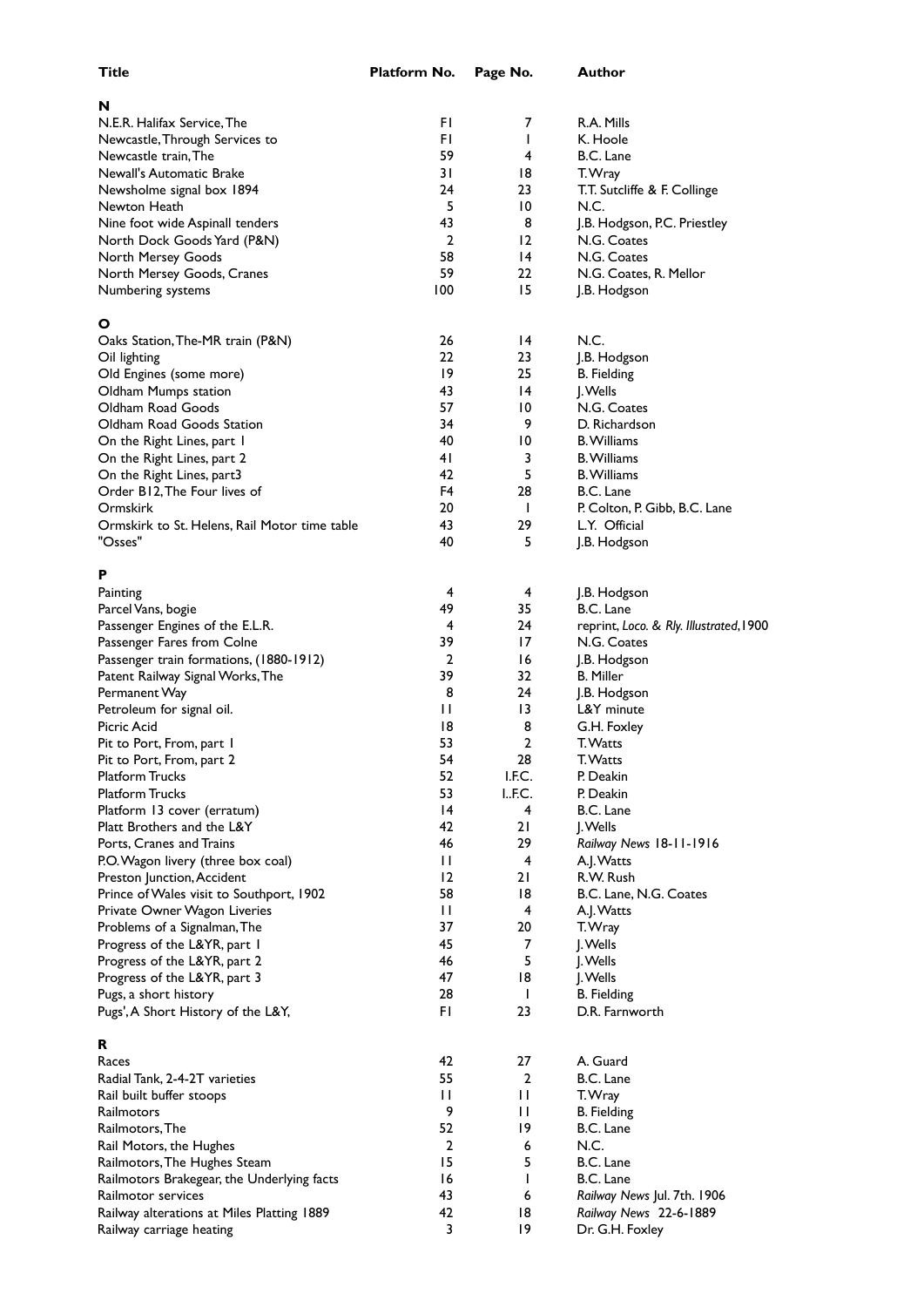| Author |  |  |  |
|--------|--|--|--|

| R (continued)                                  |                 |                |                                        |
|------------------------------------------------|-----------------|----------------|----------------------------------------|
| Railway motor cars                             | 40              | 24             | "Newton Heath"                         |
| Railway Signal works                           | 39              | 32             | R. Miller                              |
| Ramsbottom Level Crossing                      | 47              | 20             | J. Wells                               |
| <b>Ramsbottom Newtons</b>                      | 8               | 8              | Railway Engineer Jan. 1886             |
| Rapid Shunters                                 | 19              | I              | B.C. Lane                              |
| Rapid Shunter, at the forefront                | 49              | 22             | B.C. Lane                              |
| Rapid Shunter valve gear                       | 26              | 17             | P.C. Priestley                         |
| Redford, Jim (early photographer)              | 15              | 22             | N.G. Coates                            |
| Reminiscences of the LYR                       | 17              | 22             | S. Sutcliffe                           |
| Reminiscences of the LYR, some                 | 40              | 18             | B. Fielding                            |
| Rimington accident 1897                        | $\overline{2}$  | 4              | T.T. Sutcliffe                         |
| Rishworth, When the first team went to         | 27              | I              | L.G. Cockin                            |
| Rochdale to Bacup, Passenger service           | 54              | 24             | J.G. Hartshorne                        |
| ROD loco's, a note                             | 10              | 27             | N.G. Coates                            |
| ROD 2-8-0's                                    | 8               | 22             | <b>B.</b> Fielding                     |
| Rose Grove 1910                                | 30              | 4              | B.C. Lane                              |
| Royton review                                  | $\overline{13}$ | 22             | T.V. Livsey                            |
| s                                              |                 |                |                                        |
| Saddletank No.797 (P&N)                        | 8               | 4              | B.C. Lane                              |
| Saddletank variations                          | 45              | 2              | B.C. Lane                              |
| Saga of the 4-43                               | 16              | 3              | R.W. Hall                              |
| Saloon No. 100                                 | 56              | 23             | B.C. Lane                              |
| Sand drags                                     | 31              | L              | T. Wray                                |
| Sand wagons D8                                 | 20              | 9              | N.G. Coates                            |
| Sand wagons of the L&Y                         | 50              | 18             | N.G. Coates                            |
| Sentinal Steam Wagons                          | 3               | 25             | <b>B.</b> Fielding                     |
| Sentinal, postscript                           | 4               | 26             | <b>B.</b> Fielding                     |
| Scarborough Locomotive Workings                | FI              | 6              | E. Mason                               |
| Scarborough, LYR Engines repaired at.          | FI              | 5              | K. Hoole                               |
| School of Signalling, Manchester               | 9               | 20             | M. Addison                             |
| Sharp WH & Sons, Cleckheaton                   | 36              | 30             | B. Barker                              |
| Shawforth, part I                              | 7               | 24             | M.R. Peet                              |
| Shawforth, part 2                              | 8               | $\overline{2}$ | F. Collinge                            |
| Shedding a little light                        | 22              | 22             | J.B. Hodgson                           |
| Signal fitters hut                             | 15              | 27             | P.A. Millard                           |
| Signal, the Gallows type                       | 45              | 13             | J.B. Hodgson, F. Collinge              |
| Signalling LYR                                 | 100             | 9              | T.T. Sutcliffe                         |
| Signalling, part I Astley Bridge Jn.           | 23              | 10             | T.T. Sutcliffe, F. Collinge            |
| Signalling, part 2 Newsholme                   | 24              | 23             | T.T. Sutcliffe, F. Collinge            |
| Signalling, part 3 Holcombe Brook              | 25              | 24             | T.T. Sutcliffe, F. Collinge            |
| Signalling, part4 Sowerby Bridge Tunnel        | 26              | П              | T.T. Sutcliffe, F. Collinge            |
| Signalling, part 5 Peculiarities               | 27              | 24             | T.T. Sutcliffe & F. Collinge           |
| Signalling Enlargements and Economies          | F4              | 8              | T.T. Sutcliffe & F. Collinge           |
| Signalling Innovations                         | 44              | 218            | F. Collinge                            |
| Signalling School                              | 9               | 20             | M. Addison                             |
| Signalling, Unusual L&Y                        | <sup>1</sup>    | 4              | J.B. Hodgson                           |
| Six wheeled tenders of Barton Wright           | 35              | 10             | P.C. Preistley                         |
| Six wheeled tenders, Barton Wright             | 41              | 19             | J.B. Hodgson                           |
| Six wheeled wagons, Dia. 31                    | 31              | 7              | N.G. Coates                            |
| Sleeper preparing machine, mobile              | 35              | 25             | T. Wray                                |
| Sleeper wagon, D26                             | 38              | 3              | N.G. Coates                            |
| Slip Carriages                                 | 53              | 26             | B.C. Lane                              |
| Slip carriage, Unusual use of a                | 44              | 26             | Railway News, Dec. 26th. 1914          |
| Smith, G.W. (photographer)                     | 19              | 13             | N.C.                                   |
| Smith, G.W., A sketch of                       | 50              | 40             | N.C.                                   |
| Smithy Bridge Accident, The                    | 38              | 29             | J. Wells                               |
| Some early problems on the L&YR                | 24              | $\mathbf{I}$   | G. Pember                              |
| Some reminiscences of the L&Y                  | 40              | 18             | <b>B.</b> Fielding                     |
| Southport electrics                            | 14              | 6              | P. Gibb from L&YR official publication |
| Southport poster                               | 20              | 12             | Manchester Evening News 6-6-1876       |
| Southport, Prince of Wales visit, 1902         | 58              | 18             | B.C. Lane, N.G. Coates                 |
| Sowerby Bridge signalling                      | 26              | П              | T.T. Sutcliffe & F. Collinge           |
| Sowerby Bridge and Holcombe Brook signalling   | 50              | 16             | TT. Sutcliffe, F. Collinge             |
| Special Cattle Wagons. The L&Y's               | 56              | 31             | N.G. Coates                            |
| Special coaching stock, Manchester-Oldham line | 42              | $\overline{2}$ | J.B. Hodgson                           |
| Specials, Royal Agricultural Show              | 32              | 20             | D. Richardson                          |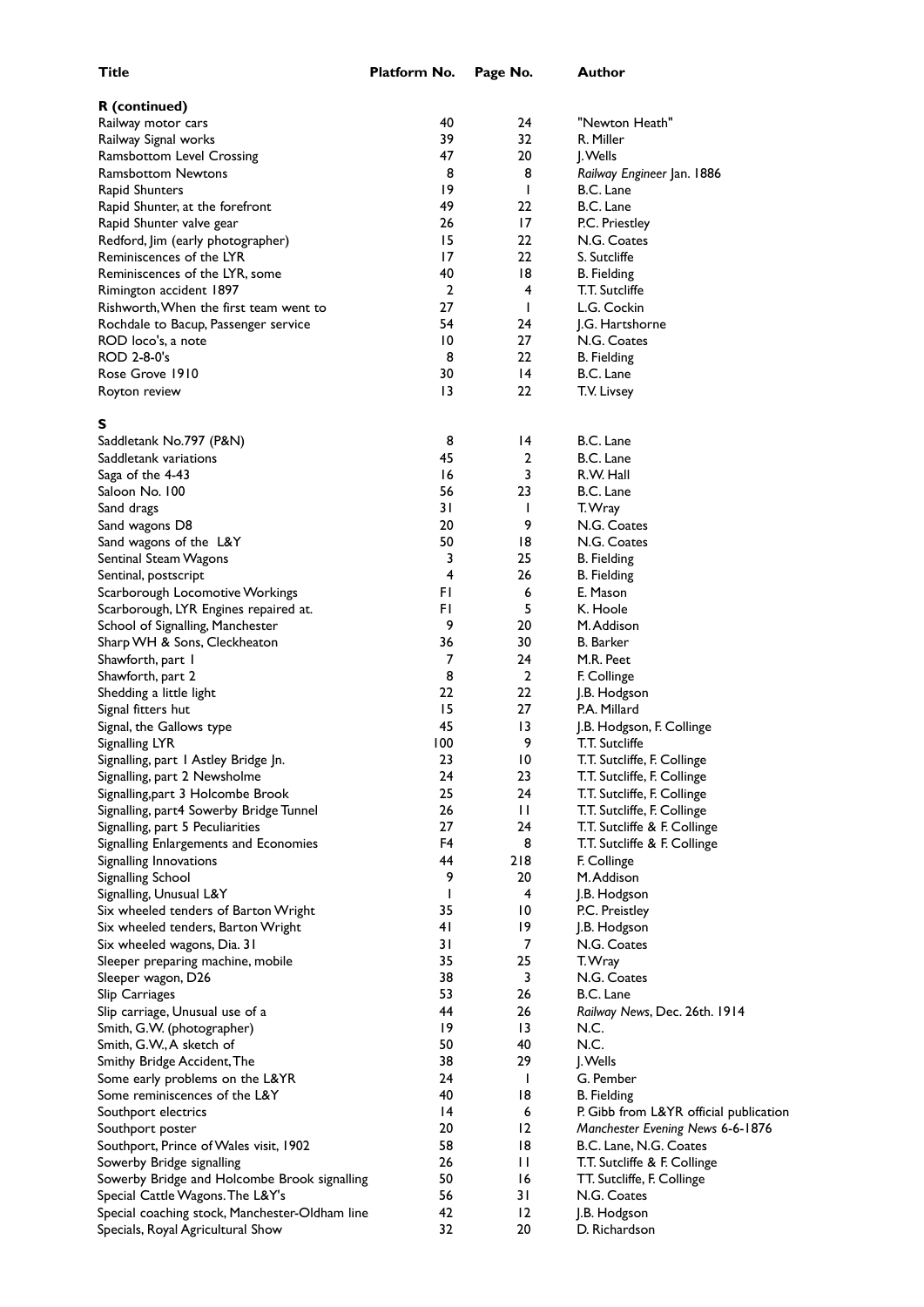| <b>S</b> (continued)                                                             |                |                              |                                   |
|----------------------------------------------------------------------------------|----------------|------------------------------|-----------------------------------|
| "Sphynx" (P&N)                                                                   | 24             | 6                            | <b>B.</b> Fielding                |
| Spoken word, The                                                                 | 31             | 28                           | "1208" (J.B. Hodgson)             |
| Stainland Branch, The                                                            | 52.            | $\mathsf{L}$                 | T. Wray                           |
| Stainland station                                                                | 52.            | 17                           | N.C.                              |
| Stansfield Hall signal cabin                                                     | 46             | 16                           | N.C.                              |
| Station survey, Oldham Mumps                                                     | 43             | $\overline{14}$              | J. Wells                          |
| Steam Crane No. 2231                                                             | F2             | 18                           | B.C. Lane                         |
| Steam Crane No. 2231                                                             | F3             | 29                           | B.C. Lane                         |
| Steam operated electric trains<br>Steam Rail Motors, LYR                         | 22.<br>9       | $\mathbf{I}$<br>$\mathsf{L}$ | E.S. Cox                          |
| Steel Hoppers, Diagram 54, 20T                                                   | 29             | 16                           | <b>B.</b> Fielding<br>N.G. Coates |
| Stock records                                                                    | 100            | $\overline{13}$              | J.B. Hodgson                      |
| Street, John F. coal merchant, Whitefield.(P.&N.)                                | 22.            | 10                           | N.C.                              |
| Sub-Contacted wagons 1874-76                                                     | $12 \,$        | 7                            | J.B. Hodgson & N.G. Coates        |
| Summit Tunnel, The Building of                                                   | 12             | 26                           | S. Sutcliffe                      |
|                                                                                  |                |                              |                                   |
| т                                                                                |                |                              |                                   |
| <b>Tag Lock Crossing</b>                                                         | 31             | 5                            | F. Prince                         |
| Tailpiece (some L&Y statistics)                                                  | 57             | 40                           | N.G. Coates                       |
| Taken to the races                                                               | 42             | 27                           | A. Guard                          |
| Tales of Helmshore, accident                                                     | 45             | 18                           | A.O. Ormerod                      |
| Tale of two accidents                                                            | 18             | 6                            | J.B. Hodgson                      |
| Telegram, an L&Y                                                                 | 19             | 30                           | L&Y official document             |
| Telpher at Manchester Victoria                                                   | 44             | 21                           | T. Wray                           |
| Ten Year's service                                                               | 25<br>35       | $\mathbf{I}$<br>10           | A.J. Ludlam<br>P.C. Preistley     |
| Tenders (6 wheel) of Barton Wright<br>Tenders (6 wheel) of Barton Wright, part 2 | 41             | 19                           | P.C. Preistley                    |
| Tenders, Barton Wright, re-assessment                                            | 48             | 2                            | T. Watts                          |
| Tenders, errata                                                                  | 47             | 30                           | N.C.                              |
| Theatrical specials                                                              | 30             | $\mathbf{I}$                 | B.C. Lane                         |
| Thomas Edmondson                                                                 | 44             | 6                            | <b>B. Miller</b>                  |
| Thomas Normington (a tale)                                                       | 12             | 27                           | T. Normington, quotes from.       |
| Three Plank dropside wagons; Dia. 15                                             | 32.            | $\overline{2}$               | N.G. Coates                       |
| Through vehicles 1912, a note                                                    | 27             | 3                            | L&Y special notices, extracts     |
| Ticket barriers                                                                  | $12 \,$        | 24                           | B.C. Lane                         |
| <b>Tickets to Ride</b>                                                           | 53             | 41                           | R. Miller                         |
| <b>Time Remembered</b>                                                           | 14             | 12                           | G.F. Atherton                     |
| Tithebarn Street Station                                                         | 56             | 9                            | T. Wray                           |
| Todmorden (P.& N.)                                                               | 4              | 12                           | J.B. Hodgson                      |
| Todmorden, 100 years ago (P&N)                                                   | 22             | П                            | N.C.                              |
| Toothache (a note)                                                               | 2              | 3<br>15                      | Railway Mag. Jan. 1899            |
| Traffic Control arrangements<br>Tragedy et Bluepits, The                         | 44<br>39       | 24                           | T. Wray, J. Wells<br>J. Wells     |
| Train book of Daisyfield Station                                                 | 45             | 10                           | N.G. Coates                       |
| <b>Tramcar Trolleys</b>                                                          | F4             | 4                            | J. Horne                          |
| Tramcar Trolley, D40                                                             | F <sub>2</sub> | 24                           | B.C. Lane                         |
| Tranships                                                                        | 32             | 24                           | J.B. Hodgson                      |
| Travelling cranes                                                                | 7              | 26                           | P. Tatlow, (B.C. Lane)            |
| Trials of No. 318, The                                                           | 38             | 34                           | <b>B.</b> Barker                  |
| Troubles with Viaducts, The                                                      | 25             | 26                           | A. Earnshaw.Dr.                   |
| Tunnels (P&N)                                                                    | 39             | 26                           | N.C.                              |
| Turntables 1921, list of                                                         | 5              | 9                            | N.C.                              |
| Two Bridges. A tale of                                                           | 56             | 33                           | J. Wells                          |
| Two Wheeled Parcel Carts                                                         | FI             | 16                           | B.C. Lane                         |
| υ                                                                                |                |                              |                                   |
| Unusual use of a Slip carriage                                                   | 44             | 26                           | Railway News Dec.26th. 1914       |
| "Up" Special goods (P&N)                                                         | 28             | 14                           | N.C.                              |
| USA to Leeds via. Manchester Victoria and Camelback                              | 48             | 6                            | K. Carter                         |
|                                                                                  |                |                              |                                   |
| ۷                                                                                |                |                              |                                   |
| Van Conversions (passenger stock)                                                | 51             | 23                           | B.C. Lane                         |
| w                                                                                |                |                              |                                   |
| Wage robbery                                                                     | 36             | 25                           | T. Wray                           |
| Wagon 6 wheel D31                                                                | 31             | 7                            | N.G. Coates                       |
| Wagon breaks                                                                     | 15             | $\mathbf{I}$                 | J.B. Hodgson                      |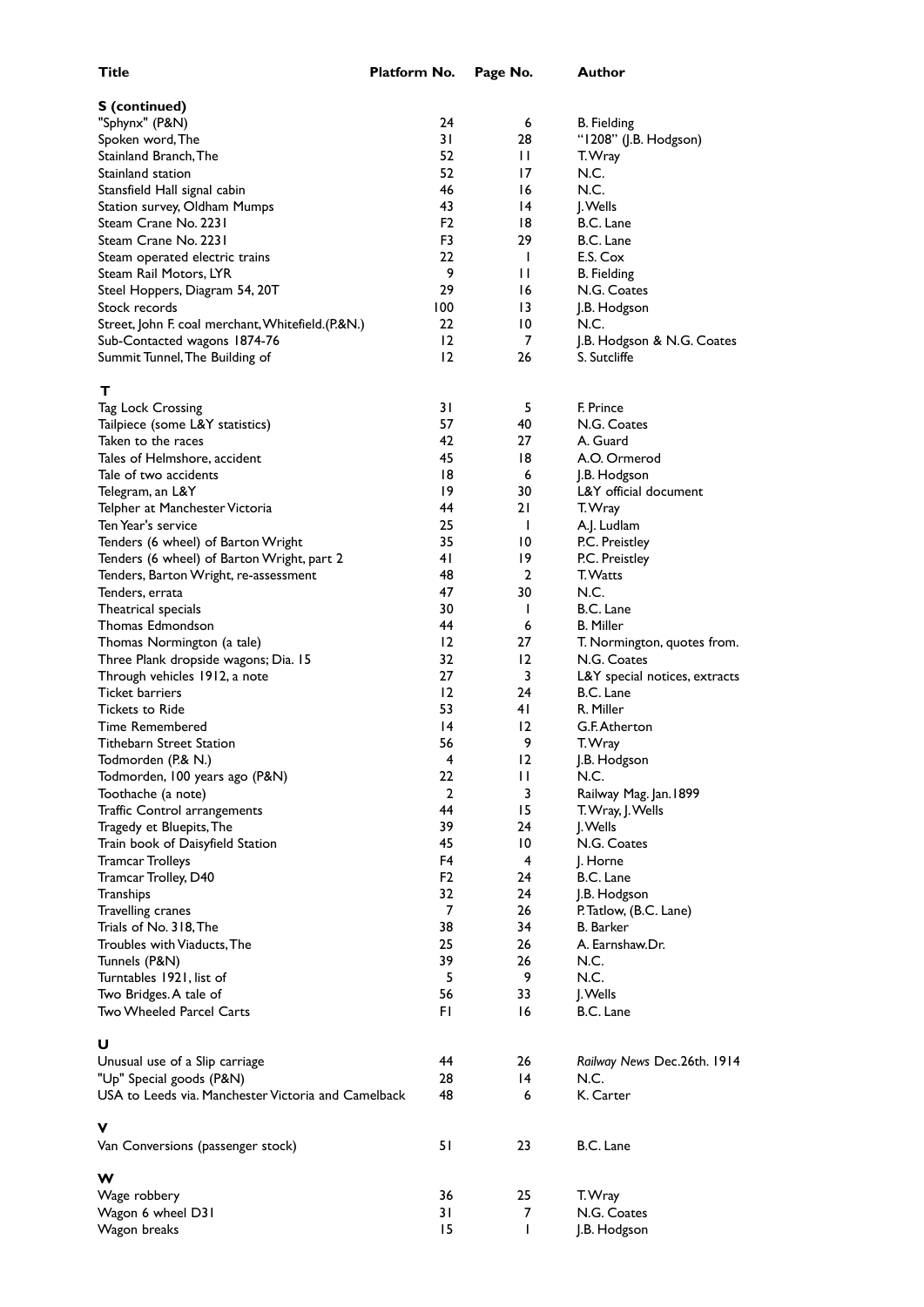| Title                                                                | Platform No.   | Page No.        | Author                                |
|----------------------------------------------------------------------|----------------|-----------------|---------------------------------------|
| <b>W</b> (continued)                                                 |                |                 |                                       |
| Wagon brakes, more on                                                | 16             | 7               | J.B. Hodgson                          |
| Wagon buffers                                                        | 52             | 24              | D. Carter                             |
| Wagon, Coal Box, south Lancashire coal field                         | 9              | 23              | A.J. Watts                            |
| Wagons of the ELR                                                    | 18             | 12              | N.G. Coates                           |
|                                                                      | 53             | $\overline{10}$ | D. Carter                             |
| Wakefield Sidings, Turntables, Capstans and Lifts<br>Walsden Station | 54             | 8               | N.C.                                  |
| <b>Wakefield Station Box</b>                                         |                |                 |                                       |
|                                                                      | 18             | 28              | B.C. Lane                             |
| Walshaerts Valve Gear, Railmotor. (P&N)                              | 15             | 9               | B.C. Lane                             |
| Walton Junction, an episode at                                       | 36             | 21              | R.W. Hall                             |
| War, The L&Y at. Role of London office                               | F4             | 20              | A. Earnshaw                           |
| Wardleworth accident, The                                            | 37             | 7               | J. Wells                              |
| Watching trains go by                                                | 35             | П               | N.C.                                  |
| Water column numbering                                               | 23             | 16              | G.H. Foxley                           |
| Water Tank, fire train D90                                           | 30             | 28              | N.G. Coates, B.C. Lane                |
| Waterhouse siding                                                    | 32             | 30              | T. Wray                               |
| Welshampton accident                                                 | 47             | 14              | N.C.                                  |
| Werneth Incline                                                      | 47             | 21              | Extract, Inst. Civil Eng. J. Hawkshaw |
| West Riding lines of the M.R. L&Y involvement                        | 19             | 8               | R.J. Essery                           |
| Wharfedale, The LYR's presence in                                    | 41             | 4               | B. Barker, S. Ross                    |
| When Lanky goods engines marched through the Marches                 | -19            | 28              | J.S. Whiting                          |
| When the first team went to Rishworth                                | 27             | $\mathbf{I}$    | L.G. Cockin                           |
|                                                                      |                |                 |                                       |
| Whitefield, John F. Street, coal merchant (P&N)                      | 22             | 10              | N.C.                                  |
| Wigan Brakes & Wigan Wagons, Early                                   | 57             | 22              | T. Watts                              |
| Wigan wagons, part I                                                 | 48             | $\overline{13}$ | T. Watts                              |
| Wigan wagons, part 2                                                 | 49             | 18              | T. Watts                              |
| Wigan wagons, part 3                                                 | 51             | 18              | T. Watts                              |
| Wigan wagons, part 4                                                 | 52             | 22              | T. Watts                              |
| Wigan wagons, part 5                                                 | 53             | 36              | T. Watts                              |
| Wigan wagons, part 6                                                 | 54             | 36              | T. Watts                              |
| Wigan wagons, part 7                                                 | 55             | 38              | T. Watts                              |
| Wigan wagons, part 8                                                 | 59             | 28              | T. Watts                              |
| Wigan (Wallgate) Cotton shed                                         | 51             | 8               | T. Watts                              |
| Windsor Bridge: Tuesday: "Special" Day                               | 5              | 22              | N.G. Coates                           |
| Wilpshire                                                            | 35             | $\mathbf{I}$    | P.H.S. Howarth                        |
| Windsor Bridge, Special Day                                          | 5              | 22              | N.G. Coates                           |
| <b>Winter Excursions.</b>                                            | 31             | 34              |                                       |
|                                                                      |                |                 | L&Y poster                            |
| Withdrawal Symptoms                                                  | F <sub>2</sub> | $\mathbf{I}$    | <b>B.</b> Fielding                    |
| Working for the LYR                                                  | 46             | 25              | T. Roberts                            |
| Wrigley, Thomas                                                      | 55             | 41              | <b>B.</b> Miller                      |
|                                                                      |                |                 |                                       |
| Y                                                                    |                |                 |                                       |
| Yates 2-4-0 tank locos                                               | T              | 7               | B.C. Lane                             |
| Yates 0-6-0ST locos                                                  | 13             | $\overline{2}$  | N.C.                                  |
| York. The other end of the line                                      | 21             | $\mathbf{I}$    | S. Sutcliffe                          |
| Yorkshire branch sets, part I                                        | 3              | 12              | J.B. Hodgson                          |
| Yorkshire branch sets, part 2                                        | 4              | $ 9\rangle$     | J.B. Hodgson                          |
| Yorkshire branch sets, part 3                                        | 5              | 18              | J.B. Hodgson                          |
|                                                                      |                |                 |                                       |
|                                                                      |                |                 |                                       |
| Drawing's and Track Plan Index                                       |                |                 |                                       |
| i.f.c. - inside front cover                                          |                |                 |                                       |
| O.S - ordnance survey                                                |                |                 |                                       |
|                                                                      |                |                 |                                       |
| A                                                                    |                |                 |                                       |
| Ambulance Trains, The making of the first                            | F4             | 26              | N.C.                                  |
| Aspinall 0-6-0 goods, sections.                                      | 57             | 7               | T. Wray                               |
|                                                                      | 46             | 3               |                                       |
| Aspinall 4-4-0, 7'3" Flyer                                           | 42             | 3               | P.C. Preistley                        |
| Aspinall 9' wide, 6 wheel tender                                     |                |                 | J.B. Hodgson                          |
| Aspinall Tenders, Nine foot wide                                     | 43             | 10              | P.C. Preistley                        |
| Aspinall cab (P)                                                     | $\overline{7}$ | $\overline{14}$ | B.C. Lane collection                  |
| Atlantic bogie                                                       | $\mathbf{H}$   | 19              | Courtesy N.R.M.                       |
| Atlantic cab                                                         | 3              | 6               | Swain Eng.                            |
| Atlantic chimney, dome and whistle                                   | $\mathsf{L}$   | 20              | P.C. Preistley                        |
| Atlantic, detail features                                            | 50             | 36              | LY Official, P. Preistley             |
| Atlantic, elevations                                                 | 12             | 4               | Mechanical Engineer, 22-7-1899        |
| Atlantic, Hoy type safety valve                                      | П              | 21              | P.C. Preistley                        |
| Atlantic, tender                                                     | $\mathbf{H}$   | 28              | N.C.                                  |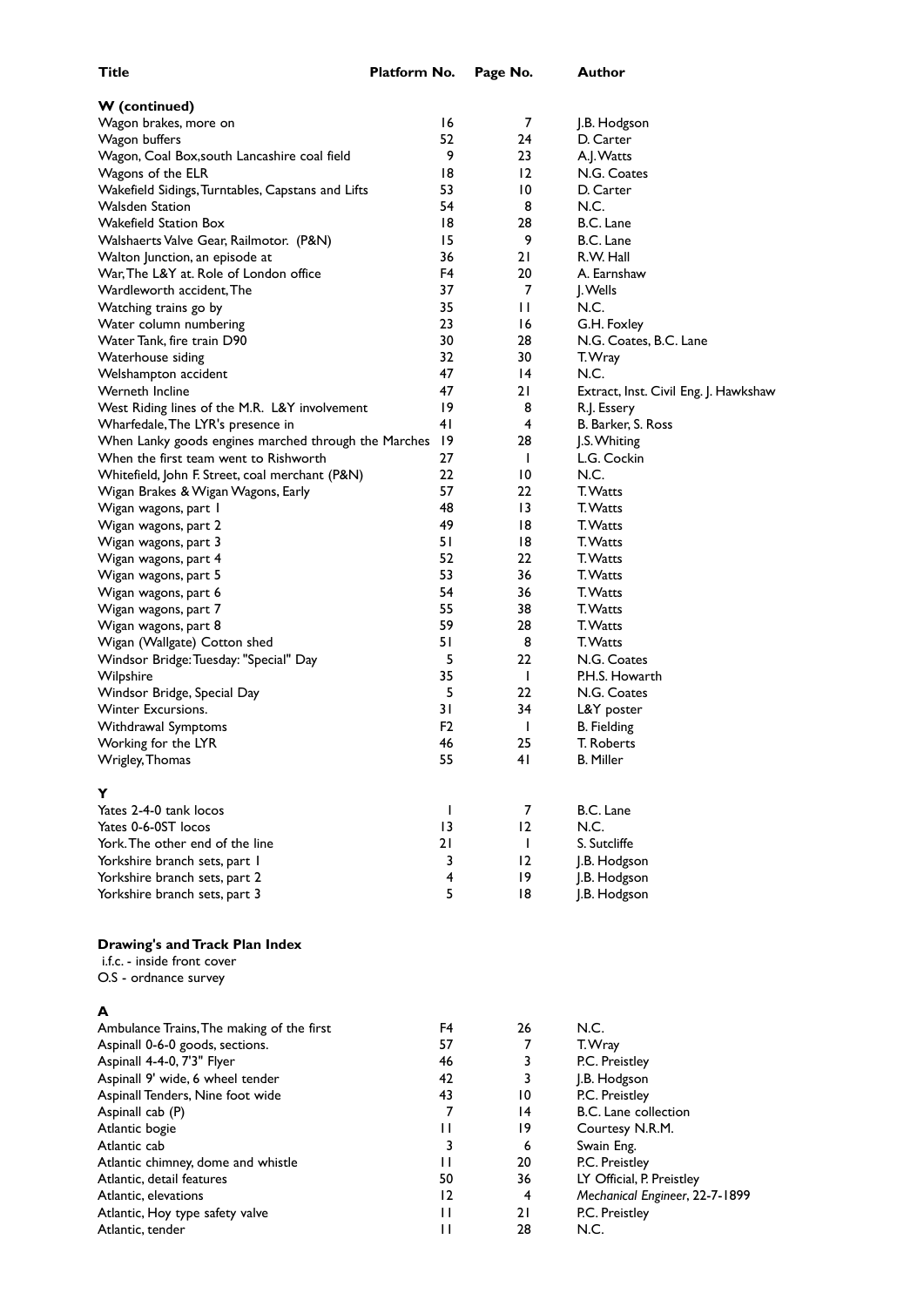| Title                                         | Platform No.   | Page No.         | Author                          |
|-----------------------------------------------|----------------|------------------|---------------------------------|
| A (continued)                                 |                |                  |                                 |
| Attock's bogie 6' 6"                          | 13             | 28               | Re-drawn from Newton Heath drg. |
| Attock's carriage door                        | 13             | 26               | Re-drawn from Newton Heath drg. |
| Attock's Brake end view                       | 13             | 29               | Re-drawn from Newton Heath drg. |
| Attock's Goods Break vans                     | 25             | 1/6              | B.C. Lane                       |
| Attock's Goods Break vans                     | 26             | 5                | N.C.                            |
| Aughton Park                                  | 20             | $\overline{2}$   | L&YR Co. official               |
| в                                             |                |                  |                                 |
| Bacup, map, shed area, 1930                   | 51             | 3                | O.S.                            |
| Bacup, turntable                              | 51             | 6                | T. Wray                         |
| Bamber Bridge                                 | 32             | 8                | O.S.                            |
| Barton Wright Beauties, 4-4-0's.              | F4             | 18               | N.C.                            |
| Barton Wright, where did the axe really fall? | 2              | $\mathsf{I}$     | <b>B.</b> Fielding              |
| Barton Wright 0-6-2T Loco.                    | 57             | 3                | B.C. Lane                       |
| Barton Wright 6 wheel tender                  | 35             | 14               | P.C. Preistley                  |
| Barton Wright 6 wheeled Tenders, The.         | 41             | 21               | J.B. Hodgson                    |
| Birdcage Break van                            | 26             | 5                | N.C.                            |
| <b>Blackpool Central</b>                      | 36             | 4                | O.S.                            |
| <b>Blackpool Club Carriages</b>               | 54             | 3                | L&Y official/B.C. Lane          |
| Blundell's 3 box wagon                        | П              | 4                | D. Anderson                     |
| Bogie parcel van                              | 49             | 36               | N.C.                            |
| Bogie covered goods wagon 30T                 | 49             | 4                | L&Y official                    |
| Bogie open goods wagon 30T                    | 49             | 7                | L&Y official                    |
| Bolster wagon, basic                          | 12             | 9                | N.C.                            |
| Box coal wagon                                | 50             | 23               | L&Y official/A.J. Watts         |
| Box coal wagon, LYR                           | 10             | 1/1              | B.C. Lane                       |
| <b>Bury Gas</b>                               | 27             | 20               | N.C.                            |
| Break van (Cravens)                           | $\overline{2}$ | 10               | B.C. Lane                       |
| Break van 6 wheel, D61                        | 7              | $\mathbf{H}$     | L&Y official                    |
| Bridge to nowhere, (Manchester)               | 53             | 40               | O.S.                            |
| Butler Street Goods Yard<br>Butter van D64    | 19<br>24       | 16<br>20         | N.C.<br>B.C. Lane               |
|                                               |                |                  |                                 |
| С<br>Carriage, Bogie 3rd/Lav. D55             | 30             | 3                | N.C.                            |
| Carriages, Bogie D26 D29                      | 3              | $12 \,$          | L&Y official                    |
| Carriage, 6 wheeled Brake Comp.D5             | 21             | 24               | L&Y official, B.C. Lane         |
| Carriage, Brake 2nd. 1858, Fay Brake          | 18             | 4                | N.C.                            |
| Cattle wagon, D17 medium                      | 53             | 35               | P. laylor                       |
| Cattle van D17 (basic)                        | 5              | 20               | N.C.                            |
| Cattle wagon D18                              | 55             | 36               | P. Taylor                       |
| Cattle wagons D19                             | 52             | 30               | P. Taylor                       |
| Cattle Wagons D115 (Special)                  | 56             | 32               | P. Taylor                       |
| Chair (rail) L&Y                              | 8              | 25               | B.C. Lane                       |
| Charlestown derailment, map of location       | 52             | 34               | M. Crawley                      |
| Charlestown derailment, map, errata           | 53             | 42               | J. Saunders                     |
| Chorley, map c. 1880                          | 30             | 6                | O.S.                            |
| Clifton and Kersley Coal Co. sidings          | 33             | 19               | LY official                     |
| Clifton Junction Power Station                | 29             | $\boldsymbol{6}$ | N.C.                            |
| Clitheroe                                     | 48             | 22               | O.S.                            |
| Coaching stock D65, 102, 51, 64               | 41             | 12               | J.B. Hodgson                    |
| Coaching stock D130, 132, 94                  | 41             | 16               | J.B. Hodgson                    |
| Collection and Delivery                       | 19             | 23               | B.C. Lane                       |
| Covered Carriage Truck 21' D113               | 30             | 20               | B.C. Lane                       |
| Covered goods 12T, D88                        | 16             | $\overline{10}$  | B.C. Lane                       |
| Covered goods D94                             | 39             | 22               | LY official                     |
| Covered van 16ft. D3                          | 6              | 24               | J.B. Hodgson                    |
| Cranes and their Trains                       | 54             | i.f.c            | LY official                     |
| Crossing Gates and Stiles                     | 27             | 12               | N.C.                            |
| Croston, Crompton & Co's Sidings              | 56             | 6                | Co. plan                        |
| D                                             | 38             | 7                | O.S.                            |
| Darwen, map                                   | 38             | 20               | O.S.                            |
| Darwen and Spring Vale, map<br>Denby Dale     | 12             | 19               | O.S.                            |
| Denby Dale, viaduct, OS map                   | 52             | 5                | O.S.                            |
| Dewhurst's, G&R, Sidings, Bamber Bridge       | 32             | 7                | L&YR                            |
|                                               |                |                  |                                 |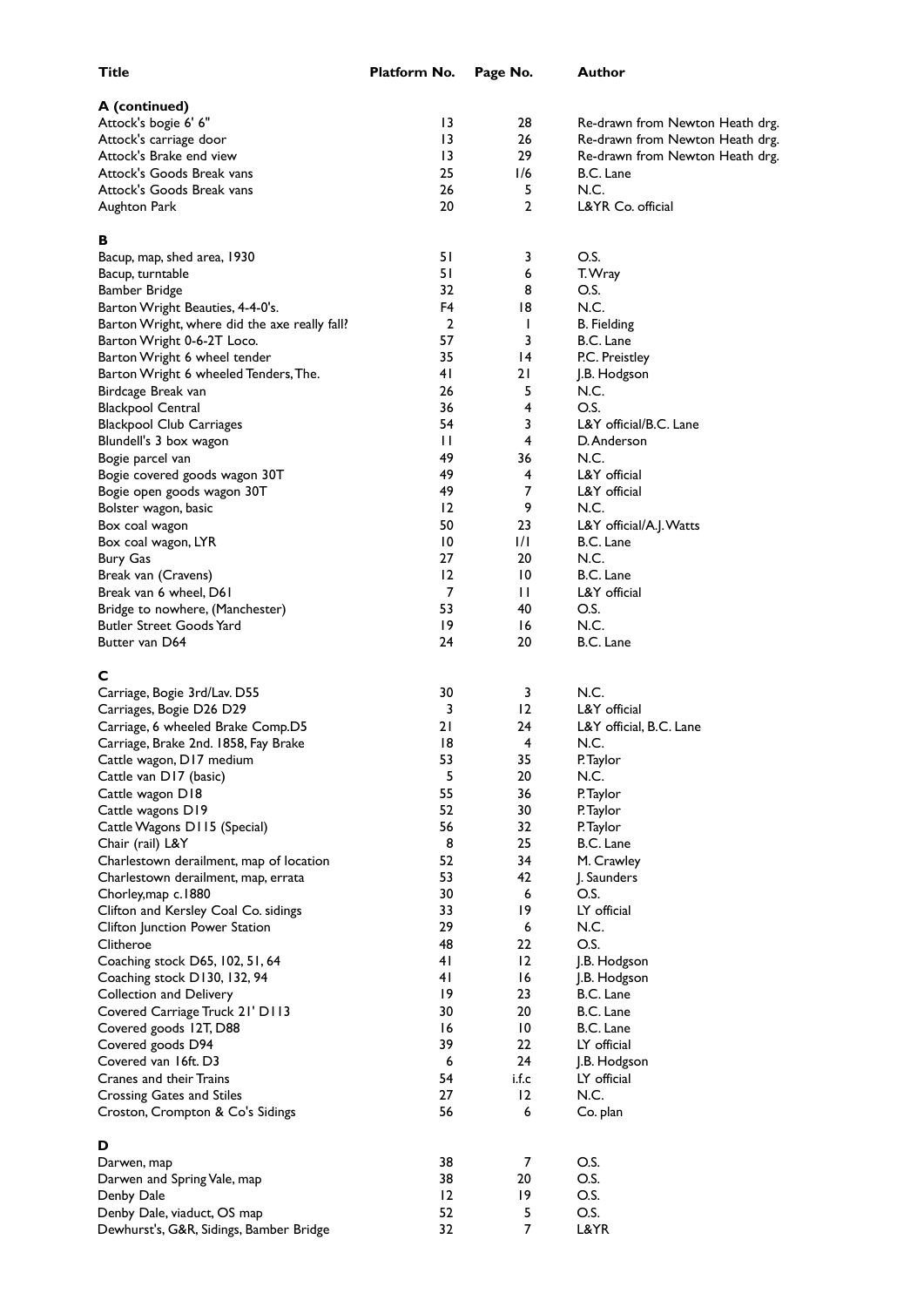| Title                                                           | Platform No.    | Page No.              | Author                             |
|-----------------------------------------------------------------|-----------------|-----------------------|------------------------------------|
| D (continued)                                                   |                 |                       |                                    |
| Diagram 5 (six wheeled coach)                                   | 21              | 24                    | B.C. Lane                          |
| Diagram 90, Bogie Corridor Third                                | 59              | 13                    | B.C. Lane                          |
| Diagram 91, Bogie Corridor Third and Van                        | 59              | $\mathsf{L}$          | B.C. Lane                          |
| Diagram 92, Bogie Corridor First                                | 59              | 12                    | B.C. Lane                          |
| Diagram 93, Bogie Corridor First and Van                        | 59              | 14                    | B.C. Lane                          |
| Diagram 95, Bogie Corridor Third                                | 59              | 10                    | B.C. Lane                          |
| Dining Car No.212                                               | 27              | 7                     | B.C. Lane                          |
| Dining Car No.214                                               | 59              | 8                     | B.C. Lane                          |
| Dining Car 12 wheeled                                           | 46              | $12 \,$               | LY official                        |
| Dobbs Brow Signal Box                                           | 56              | 38                    | T. Wray                            |
| Dreadnoughts, Hughes 4-6-0's                                    | F4              | $\overline{2}$        | LY official, LM&SR                 |
| Dropside wagon D15 (basic)                                      | 32              | 15                    | J. Kenyon                          |
| Е                                                               |                 |                       |                                    |
| Electric loco No. I, side elevation                             | 53              | 16                    | N.R.M.                             |
| <b>Ellesmere sidings Miles Platting</b>                         | 2               | 9                     | Based on LY official               |
| Elliptical Roof Stock, Loading Gauge profile (Drg. No. 6494) F2 |                 | 10                    | LY official                        |
| <b>ELR Goods shed</b>                                           | 24              | 27                    | B.C. Lane                          |
| ELR Goods stock (basic)                                         | 18              | 17                    | N.G. Coates                        |
| F                                                               |                 |                       |                                    |
| Family Saloon, First Class, D21                                 | $\overline{10}$ | 22                    | B.C. Lane                          |
| Family Saloon No. 100. D6                                       | 56              | 28                    | B.C. Lane                          |
| Fay's carriages (basic)                                         | 36              | 14                    | J. Kenyon                          |
| Fay's carriage, Brake 2nd.                                      | 18              | 4                     | N.C.                               |
| Fences and Railings                                             | 25              | 16                    | N.C.                               |
| Fire, Hydrant box, Hose box.                                    | 57              | 35                    | P. Preistley                       |
| <b>Fire Trains</b>                                              | 30              | 26                    | J.B. Hodgson                       |
| Fish Truck, D110 (basic)                                        | 51              | 26                    | P. Taylor                          |
| Fish Vans D72                                                   | F3              | 8                     | LY official/B.C. Lane              |
| First Class Dining Car No. 214                                  | 59              | 8                     | B.C. Lane                          |
| Flags (shipping)                                                | 23              | 8                     | N.C.                               |
| "Flamme" 2-10-0                                                 | 47              | 10                    | N.C.                               |
| "Flamme" 2-10-0                                                 | 49              | 30                    | N.C.                               |
| Fleetwood, Fish Dock, Slades, Hoist                             | F3              | 2                     | N.C.                               |
| Formby Power station<br>Formby Power station, centre spread     | 14<br>53        | $\overline{10}$<br>21 | N.C.<br>N.R.M. M. Nield collection |
| G                                                               |                 |                       |                                    |
| Giffard Injector                                                | 17              | 2                     | N.C.                               |
| Goliath crane                                                   | 26              | 28                    | Cowans Sheldon official            |
| Goods lettering                                                 | 100             | 21                    | N.G. Coates                        |
| Goole 40-Ton Electric Crane, P&N                                | FI.             | 14                    | Dr.A. Earnshaw                     |
| Goole Docks                                                     | 21              | П                     | 1905 O.S. redrawn                  |
| Gregson Lane                                                    | 22              | 5                     | LY official.                       |
| Griffiths PO wagons                                             | $\overline{13}$ | $\overline{10}$       | N.C.                               |
| Gunpowder van D60                                               | 17              | 8                     | B.C. Lane                          |
| н                                                               |                 |                       |                                    |
| Halifax 1861                                                    | 17              | 18                    | O.S.                               |
| Halifax 1886                                                    | 17              | 23                    | LYR, contract plan                 |
| Halifax, Major alterations                                      | 46              | 20                    | LYR plan                           |
| Halifax engine shed 1865                                        | 17              | 16                    | D. Fenney                          |
| Headboards and Bracket                                          | 22              | 16                    | N.C.                               |
| Hellifield Coal Stage                                           | F <sub>2</sub>  | 16                    | LY official (tracings of)          |
| Heywood                                                         | 18              | П                     | N.C.                               |
| Hoddlesdon Jct., map                                            | 38              | 15                    | O.S.                               |
| Hoddlesden Goods Station & Works, O.S. map 1893                 | 59              | 36                    | O.S.                               |
| Hopper wagon 20T D54                                            | 29              | 18                    | B.C. Lane                          |
| Hoghton                                                         | 34              | 21/24                 | O.S.                               |
| Honley                                                          | 58              | 22.                   | C. Leach, T. Graham                |
| Horse Box D108                                                  | 5               | 3                     | B.C. Lane                          |
| Hoy 8 wheel tender C1902                                        | 43              | $\mathbf{H}$          | P.C. Preistley                     |
| Huddersfield 1870                                               | $\mathbf{I}$    | 3                     | P.C. Preistley                     |
| Hughes 4-6-0's Dreadnoughts                                     | F4              | $\mathbf{2}$          | LM&SR official, Horwich            |
| Hughes, George, 4-6-0                                           | 59              | 20                    | C. Foley collection                |
| Hughes 0-8-2T's, Little Egberts                                 | 58              | 4                     | B.C. Lane                          |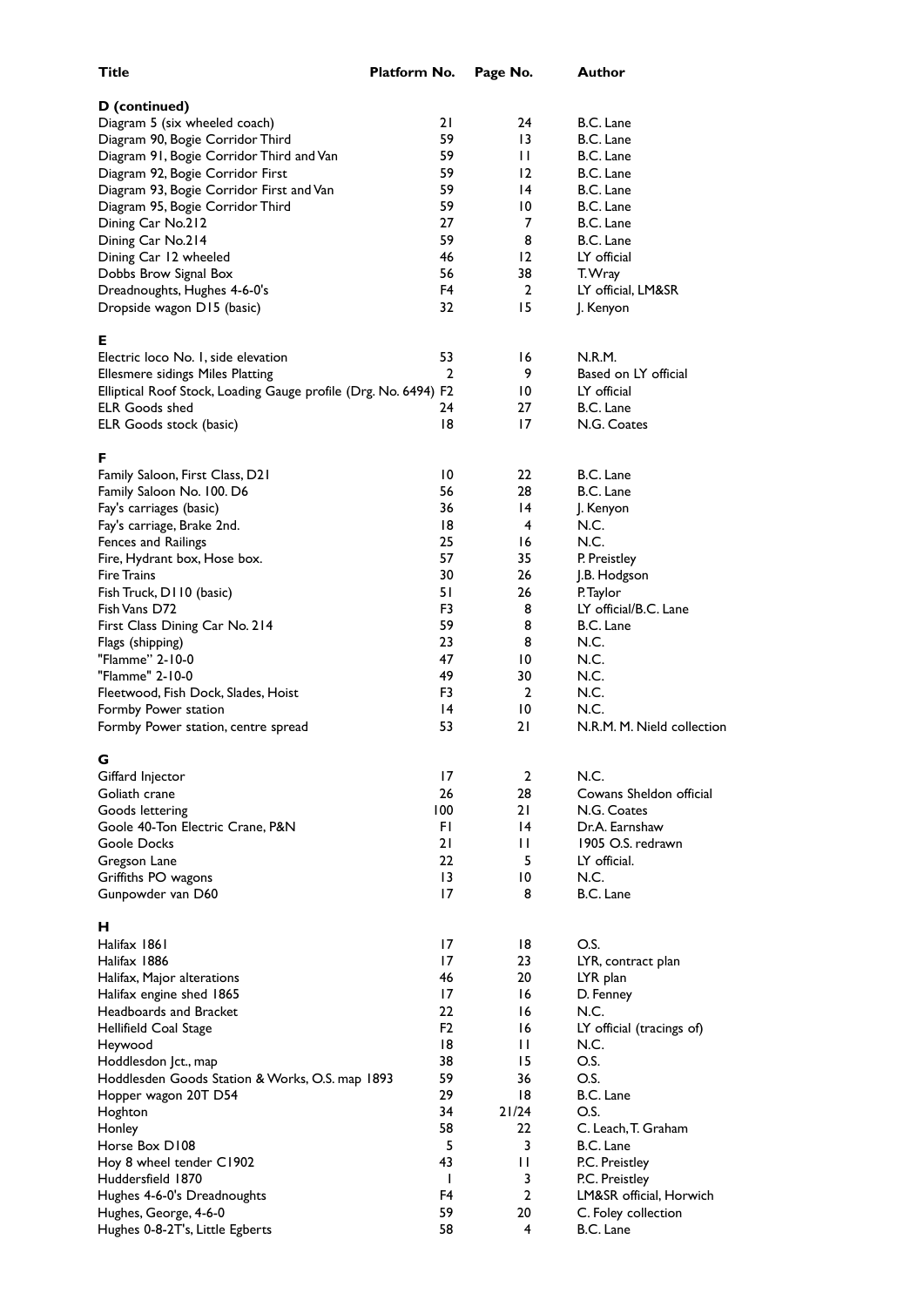| Title                                                            | Platform No.    | Page No.          | Author                  |
|------------------------------------------------------------------|-----------------|-------------------|-------------------------|
| H (continued)<br>Hughes Rebuilds of the 7'-3" Flyers             | FI.             | $12 \overline{ }$ | Horwich G.A. Scrap view |
| L                                                                |                 |                   |                         |
| <b>Ilex Hall Carr</b><br>Irlams o' th' Height, contract drawings | 40<br>57        | 22<br>29          | J.B. Hodgson<br>N.C.    |
| к<br>Kirkham                                                     | 33              | 4/2               | O.S.                    |
|                                                                  |                 |                   |                         |
| L                                                                |                 |                   |                         |
| L&Y constituent Co's. family tree                                | 29              | 26                | N.A.                    |
| Lamp hut                                                         | 15              | 28                | B.C. Lane               |
| Lamp room                                                        | 50              | i.f.c             | N.C.                    |
| Lamps and Lamp posts                                             | 22              | 23                | J.B. Hodgson            |
| Letter rack                                                      | 16              | 29                | N.C.                    |
| Level Crossing Gates                                             | 34              | 32                | T. Wray                 |
| Level Crossing Office                                            | 21              | 17                | D.O. King<br>N.C.       |
| Level Crossing office, Goole                                     | 50<br>54        | i.f.c.<br>20      | L&Y Official.           |
| Littleborough station, Drawings<br>Little Egberts, Hughes 0-8-2T | 58              | 4                 | B.C. Lane               |
| Liverpool, Southport, etc. Electrical connections diagram.       | $\overline{14}$ | 8                 | L&Y official            |
| Lockwood                                                         | 12              | 12                | O.S.                    |
| Locomotive Headlamps                                             | 46              | 8                 | F.C. Hambleton          |
| Loco. jack                                                       | 8               | 21                | B.C. Lane               |
| Long Lane cabin                                                  | 50              | i.f.c.            | N.C.                    |
| Long Lane Signal cabin                                           | 20              | 27                | P.C. Preistley          |
| Low Moor                                                         | 27              | 18                | O.S./L&Y.               |
| Lowside wagon 6w. 15T D31                                        | 31              | 9                 | J. Dilnot               |
| Lurry, Petrol Motor                                              | 19              | 23                | B.C. Lane               |
| Lurry, Standard 4T                                               | 10              | 18                | N.C.                    |
| Luxury Carriage, A                                               | 44              | 27                | The Engineer, 11-6-1886 |
|                                                                  |                 |                   |                         |
| м                                                                |                 |                   |                         |
| Mail Van D77                                                     | 18              | 20                | B.C. Lane               |
| Manchester Bury electric stock                                   | 28              | 24/28             | LYR official            |
| (Manchester) Victoria Station                                    | 50              | П                 | T. Wray                 |
| Manchester Victoria 1844                                         | 4               | 17                | T. Wray                 |
| Manchester Victoria 1866                                         | 5               | 17                | T. Wray                 |
| Manchester Victoria c.1889                                       | 6               | 21                | T. Wray                 |
| Manchester Victoria c. 1909                                      | $\overline{7}$  | 3                 | T. Wray                 |
| Meals on Wheels                                                  | 46              | $\overline{10}$   | J.B. Hodgson            |
| Meat vans, D20 and D49                                           | 4               | 11/8              | B.C. Lane               |
| Meltham                                                          | 23<br>42        | 4                 | A. Earnshaw             |
| Miles Platting, alterations<br>Milk Trucks D111 and D117         | 20              | 18<br>24          | Railway News 22-6-89.   |
| Milnrow, map, OS 1910                                            | 51              | 35                | B.C. Lane<br>O.S.       |
| Motor lorry, petrol                                              | 19              | 23                | B.C. Lane               |
|                                                                  |                 |                   |                         |
| N                                                                |                 |                   |                         |
| Newall's Automatic Brake                                         | 31              | 20                | T. Wray                 |
|                                                                  |                 |                   |                         |
| O                                                                |                 |                   |                         |
| Oldham Mumps and Environs. 1894                                  | 43              | 16                | O.S.                    |
| Oldham Road Goods (plan)                                         | 57              | Ħ                 | N.G. Coates             |
| Oldham Road goods station                                        | 34              | 10                | N.C.                    |
| Order B12 (D47, D144)                                            | F4<br>7         | 28<br>7           | N.C.<br>N.C.            |
| Original Company crest<br>Ormskirk                               | 20              | 6                 | N.C.                    |
|                                                                  |                 |                   |                         |
| P                                                                |                 |                   |                         |
| Parachute water column                                           | 23              | 24                | B.C. Lane               |
| Parr Bros. PO wagon                                              | 20              | 2                 | N.C.                    |
| Picric Acid van D95                                              | 17              | 12                | LYRS collection         |
| Platform lamps                                                   | 22              | 23                | J.B. Hodgson            |
| <b>Platform Trucks</b>                                           | 52              | i.f.c.            | LYRS collection         |
| Platform Trucks, electric and trailer                            | 53              | i.f.c.            | LYR Official            |
| Platt Bros. The L&Y and Messers                                  | 42              | 22                | J. Wells                |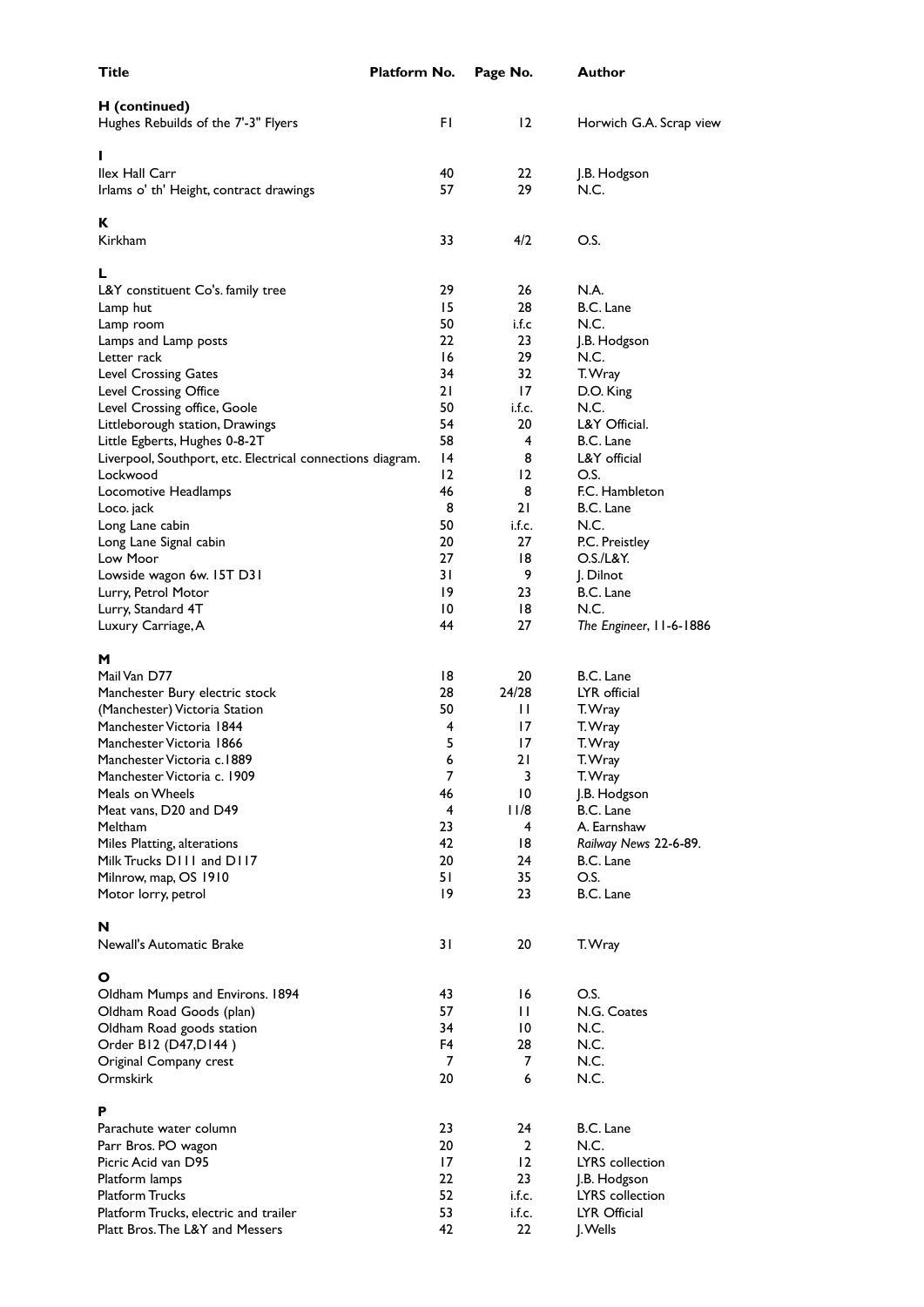| Title                                                 | Platform No.    | Page No.        | Author                          |
|-------------------------------------------------------|-----------------|-----------------|---------------------------------|
| P (continued)                                         |                 |                 |                                 |
| Pug, side elevation                                   | 28              | $\overline{4}$  | N.C.                            |
|                                                       |                 |                 |                                 |
| R<br>Radial Tank, 1008 side elevation                 | 50              | 31              | N.C.                            |
| Rail built buffer stop                                | $\mathsf{L}$    | 12              | T. Wray                         |
| Railmotor (basic)                                     | 9               | 11/16           | N.C.                            |
| Railmotors                                            | 15              | 8               | N.C.                            |
| Railmotor carriage                                    | 15              | 4               | B.C. Lane                       |
| Railmotor sections/ brakes                            | 16              | L               | B.C. Lane                       |
| Rapid Shunter, side elevation                         | 19              | 6/4             | B.C. Lane                       |
| Rapid Shunter, valve gear                             | 26              | 18              | P.C. Priestley                  |
| Rimington 1897                                        | $\overline{2}$  | 5               | N.C.                            |
| Royton Junction sidings                               | 46              | $\overline{7}$  | O.S.                            |
| S                                                     |                 |                 |                                 |
| Saddletank Variations                                 | 45              | 4               | B.C. Lane                       |
| Saloon 6 wheel, D21                                   | 10              | 22              | N.C.                            |
| Sand drags                                            | 31              | 3               | T. Wray                         |
| Sand wagon, D8                                        | 20              | 10              | B.C. Lane                       |
| Sand wagon, D8                                        | 50              | 18              | B.C. Lane                       |
| Shaw Syke 1852                                        | 16              | 18              | O.S.                            |
| Shawforth                                             | 7               | 24              | N.C.                            |
| Shawforth                                             | 8               | 1/4             | O.S.                            |
| Signalling Enlargements and Economies                 | F4              | 1/8             | N.C.                            |
| Signals, old L&Y                                      | 100             | $\mathbf{1}$    | N.C.                            |
| Sleeper wagon, D26 and D26A                           | 38              | 3               | LYR official                    |
| Slip carriage                                         | 53              | 28              | B.C. Lane                       |
| Sprag                                                 | 15              | ı               | B.C. Lane                       |
| Spring Vale Station, map                              | 38              | $\mathbf{1}$    | O.S.                            |
| Stainland Branch, station sites, maps OS              | 52              | 12              | LYRS collection                 |
| Stainland, platform buildings, plans                  | 52              | 16              | L&YR official                   |
| Stainland, goods shed, plans                          | 52              | 18              | L&YR official                   |
| Station nameboards                                    | $\overline{4}$  | 7               | N.C.                            |
| Steam Accident Crane, 20 Tons.                        | F <sub>2</sub>  | 20              | Cowans Sheldon                  |
| т                                                     |                 |                 |                                 |
| Tender, Barton Wright 6w.                             | 35              | 13              | P.C. Preistley                  |
| Tender, Barton Wright 6 w.                            | 41              | 21              | N.C.                            |
| Tender, Barton Wright (extract)                       | 48              | 3               | LYR official                    |
| Tenders, errata                                       | 47              | 32              | N.R.M.                          |
| Ticket barriers                                       | $12 \,$         | 25              | N.C.                            |
| Trackside Signs                                       | FI.             | 28              | T.T. Sutcliffe                  |
| Tramcar Trolleys, map of English Electric works, 1912 | F4              | 5               | O.S. map                        |
| Tramcar Trolley, D40                                  | F <sub>2</sub>  | 26              | LY official/B.C. Lane           |
| Tranship Vans, D23, D24, D25, (basic)                 | 32              | 25              | N.C.                            |
| <b>Travelling Crane</b>                               | 7               | 29              | Kirkstall Forge Co.             |
| Trimmings for L&Y engines                             | 13              | 30              | LMS official, J.L. Hudson coll. |
| Two-Wheeled Parcel Carts                              | FI.             | 17              | L&Y Official                    |
| ۷                                                     |                 |                 |                                 |
| Vulcan Tender                                         | $\overline{10}$ | 26              | B.C. Lane                       |
| w                                                     |                 |                 |                                 |
| Wagon, 6 wheel D31                                    | 31              | 9               | J. Dilnot                       |
| Wagon D15, three plank dropside                       | 32              | 15              | J. Kenyon                       |
| Wagons, D6 and D103 (basic)                           | 9               | 7               | A. Whitehead, R.M. 1964         |
| Wagon D69                                             | 9               | $\overline{10}$ | K. Werrett, MRN 1964            |
| Wagon D81                                             | 16              | 7               | J.B. Hodgson                    |
| Wagon D88                                             | 16              | $\overline{10}$ | B.C. Lane                       |
| Wagon, Bolster D32                                    | 12              | 9               | J.B. Hodgson, N.G. Coates       |
| Wagon buffers                                         | 52              | 25              | N.C.                            |
| Wagon, Crompton & Shawcross                           | 48              | 4               | T. Watts                        |
| Wagon lettering                                       | 100             | 21              | N.C.                            |
| Wagon, coal 4pl. "Crompton & Shawcross"               | 48              | 14/15           | T. Watts/ B.C. Lane             |
| Wagon, coal 4pl. "Westhoughton"                       | 49              | 19              | T. Watts                        |
| Wakefield Station Signal Box                          | 18              | 28              | LYR official                    |
| Wakefield Sidings, Turntables, Capstans and Lifts     | 53              | $\mathbf{H}$    | O.S.                            |